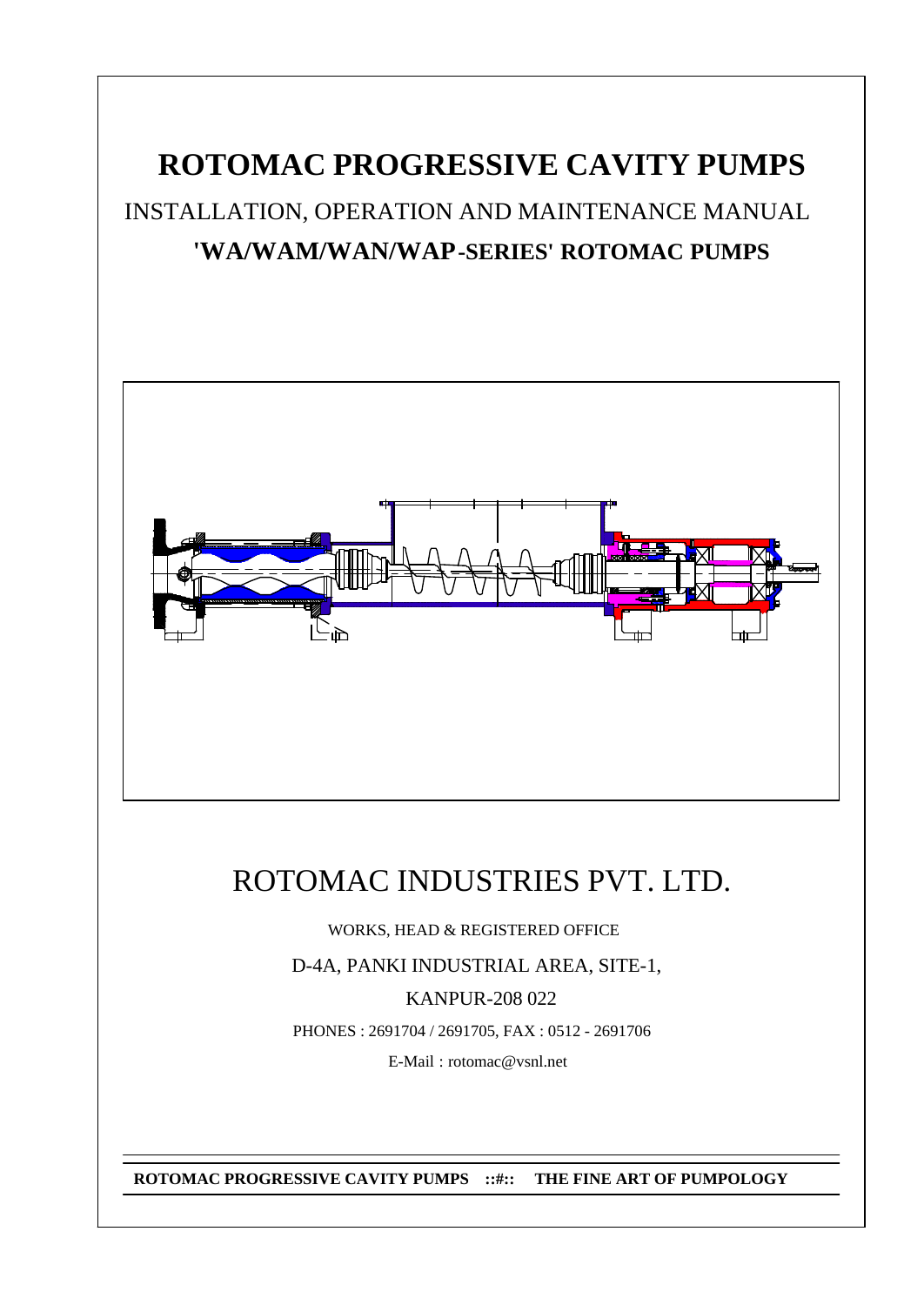# **ROTOMAC PROGRESSIVE CAVITY PUMPS** INSTALLATION, OPERATION AND MAINTENANCE MANUAL **'WA/WAM/WAN/WAP -SERIES' ROTOMAC PUMPS**



**ROTOMAC PROGRESSIVE CAVITY PUMP ::#:: THE FINE ART OF PUMPOLOGY**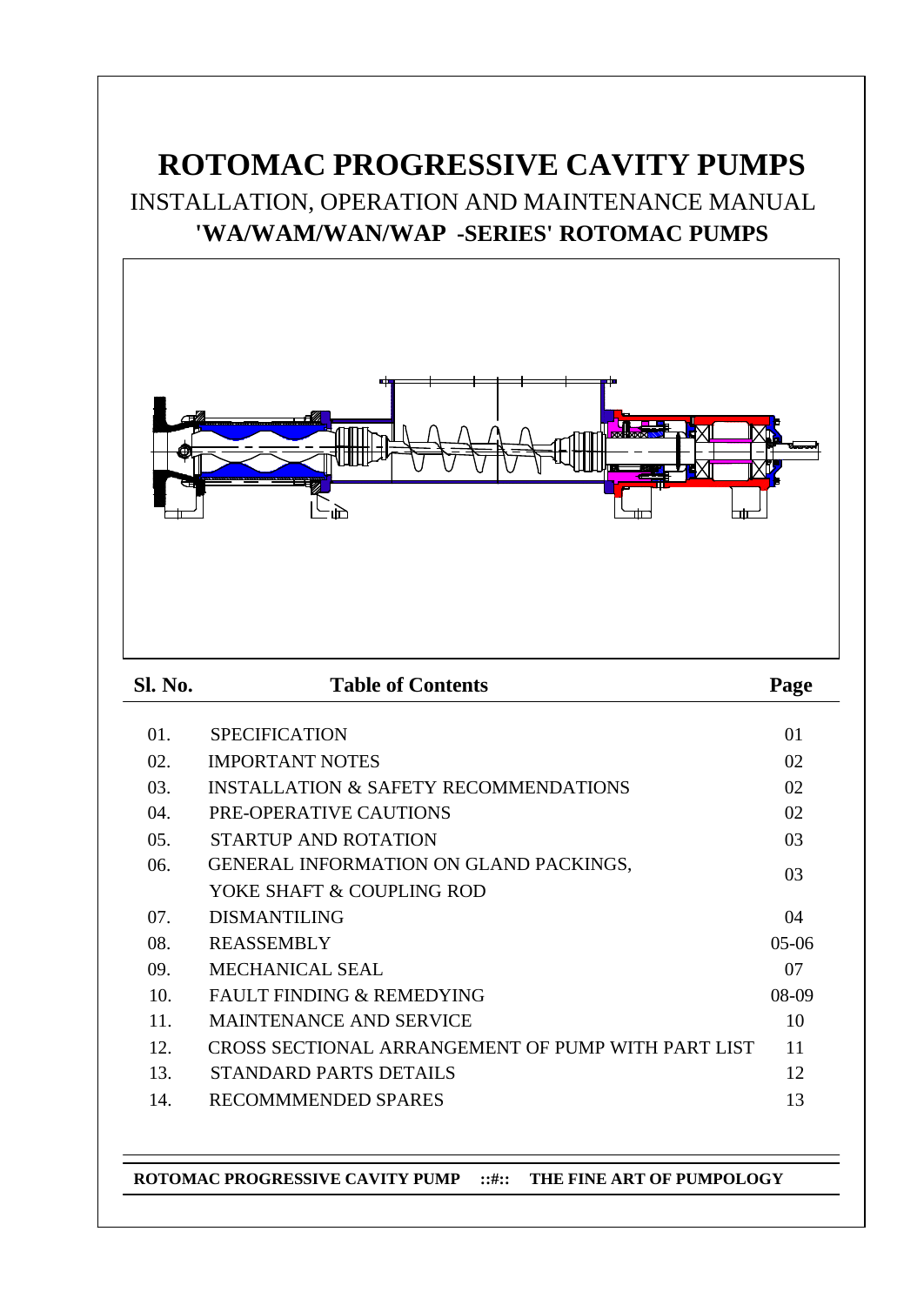### **OPERATION AND MAINTENANCE MANUAL 'WA/WAM/WAN/WAP' SERIES 'ROTOMAC' PUMPS** Page: 01

#### **1**. **SPECIFICATION**

- **1.1 BASICS:** Screw Pumps are a special type of Positive Displacement Pumps in which flow through the Pumping elements is truly axial. The liquid is carried between screw threads on one or more rotors and is displaced axially as the screws rotate & mesh. In all other rotary pumps the liquid is forced to travel circumferentially, thus giving the screw pump with its unique axial flow pattern and low internal velocities, a number of advantages in many application where liquid agitation or churning is objectionable. The Single Screw Pump exists only in a limited number of configurations. The rotor thread is eccentric to the axis of rotation and meshes with internal threads of the stator (rotor housing), alternatively the stator is made to wobble along the pump centerline.
- **1.2 THEORY:** In screw pumps, it is the intermeshing of the threads & close fit of the surrounding housing which create one or more sets of moving seals between pump inlet  $\&$  outlet. These sets of seals act as a labyrinth & provide the screw pump with its positive pressure capability. The successive sets of seals form fully enclosed cavities, which move continuously from inlet to outlet. These cavities trap liquid at the inlet & carry it along to the outlet, providing a smooth flow.
- **1.3 DESIGN CONCEPTS:** The pressure gradient in the pump element of all types of screw pumps produces various hydraulic reaction forces. The mechanical and hydraulic techniques employed for absorbing these reaction forces are among the fundamental differences in the type of screw pumps produced by various manufacturers. Another fundamental difference lies in the method of engaging or meshing the rotors and maintaining the running clearances between them.

#### **1.4 SCOPE**

- 1.4.1 **'WA/WAM/WAN/WAP'** Series **'ROTOMAC'** Pumps are used for handling highly viscous non-corrosive fluids containing fibrous, abrasive and pulped material in suspension. It is an ideal pump for handling thick slurry, pastes, cake mixes, dough, etc.
- 1.4.2 These type of **'ROTOMAC'** Pumps are constructed in good quality gray cast iron and the rotating parts generally of Nickel Chrome Steel, hardened and hard chrome plated to withstand wear and abrasion. Stainless Steel rotating as well as housing parts are used for normal corrosive fluids and the rotor scroll and shaft under gland being hard chrome plated for abrasive duties.

#### **1.5 DUTY CONDITIONS:**

 **'WA/WAM/WAN/WAP'** Series **'ROTOMAC'** Pumps should be installed only on specific duties for which the have been supplied. In case pumps are required to be used for other applications, manufacturer's prior recommendation should be sought in the interest of safety, plant efficiency and the pump life.

|          | Date       | Name       | Signature | $\blacksquare$<br>Revision. |
|----------|------------|------------|-----------|-----------------------------|
| Approved | 01.04.2000 | ΑU         |           | Document No.                |
| Released | 06.04.2000 | <b>RPG</b> |           | O&MM: 06<br>RIPL.           |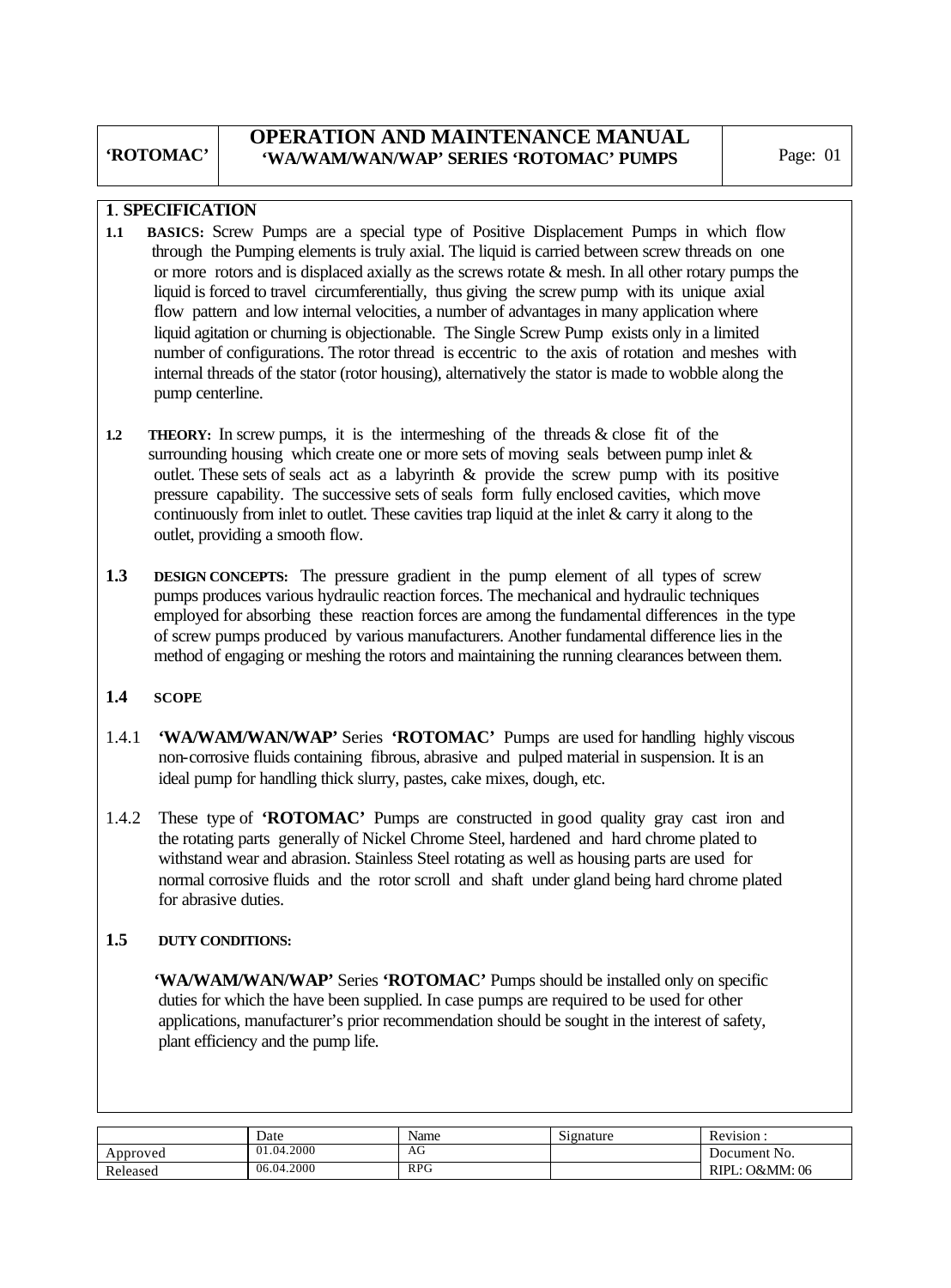# **OPERATION AND MAINTENANCE MANUAL 'WA/WAM/WAN/WAP' SERIES 'ROTOMAC' PUMPS** Page: 02

### **2 IMPORTANT NOTES**

- 2.1 In order to achieve reliable performance and long service life, the pump must be checked and maintained at regular intervals, strictly according to the instructions.
- 2.2 These instructions should be placed at the disposal of operating and maintenance staff and should be carefully followed.
- 2.3 The manufacturer do not take any responsibility for damage occurring due to non-observance of these operating instructions.
- 2.4 Warning Plates on the pump showing correct direction of rotation, warning against Dry Running, must always be observed and kept completely legible.

#### **3 INSTALLATION AND SAFETY RECOMMENDATIONS**

- 3.1 **'WA/WAM/WAN/WAP'** Series **'ROTOMAC'** Pumps must be installed with their base plates mounted on a flat surface, grouted and bolted, thus ensuring firm fixing and reduction in noise and vibration. Sufficient space to be left for removal of the stator during the maintenance work.
- 3.2 All pipe works should be independently supported to avoid any load on the pump.
- 3.3 To eliminate vibration, the pump must be checked for proper alignment with the drive unit before and after the pipe fittings. Maximum permitted misalignment tolerances for a standard installation are – Radial Shift: 1 % of the largest external diameter in the pump assembly and the Angular Misalignment:  $\pm 1^{\circ}$  30'
- 3.4 It is recommended that a vacuum gauge be fitted to the pump suction branch and a pressure gauge fitted to the delivery branch to facilitate continuous monitoring of the pump operating conditions.
- 3.5 When motor is being wired and checked for direction of rotation, it must be decoupled from the pump to prevent dry running. Wiring works of all electrical equipments should be carried out by qualified personnel and complied with the relevant national regulations.
- 3.6 Care must be taken to protect all electrical items from oil and water.
- 3.7 Belt Guard must be securely fixed in position to avoid contact with the running drive belts/ coupling. Pump Safety Devices are to be ensured in place before starting the pump.

# **4 PRE-OPERATIVE CAUTIONS**<br>**4.1** THE 'ROTOMAC' PROGRESSIVE CAN

- THE 'ROTOMAC' PROGRESSIVE CAVITY PUMPS SHOULD NEVER BE RUN IN A DRY CONDITION, EVEN FOR A FEW REVOLUTIONS AS THIS WILL DAMAGE THE RUBBER STATOR.
- 4.2 AS THE PUMP REQUIRES HIGH STARTING TORQUE, USE OF ONLY DIRECT-ON-LINE STARTER IS RECOMMENDED WITH SQUIRREL CAGE INDUCTION MOTOR.
- 4.3 'ROTOMAC' PROGRESSIVE CAVITY PUMPS SHOULD NEVER BE STARTED AGAINST CLOSED VALVES.

|          | Date       | Name       | Signature | Revision :           |
|----------|------------|------------|-----------|----------------------|
| Approved | 01.04.2000 | AG         |           | Document No.         |
| Released | 06.04.2000 | <b>RPG</b> |           | .: O&MM: 06<br>RIPL. |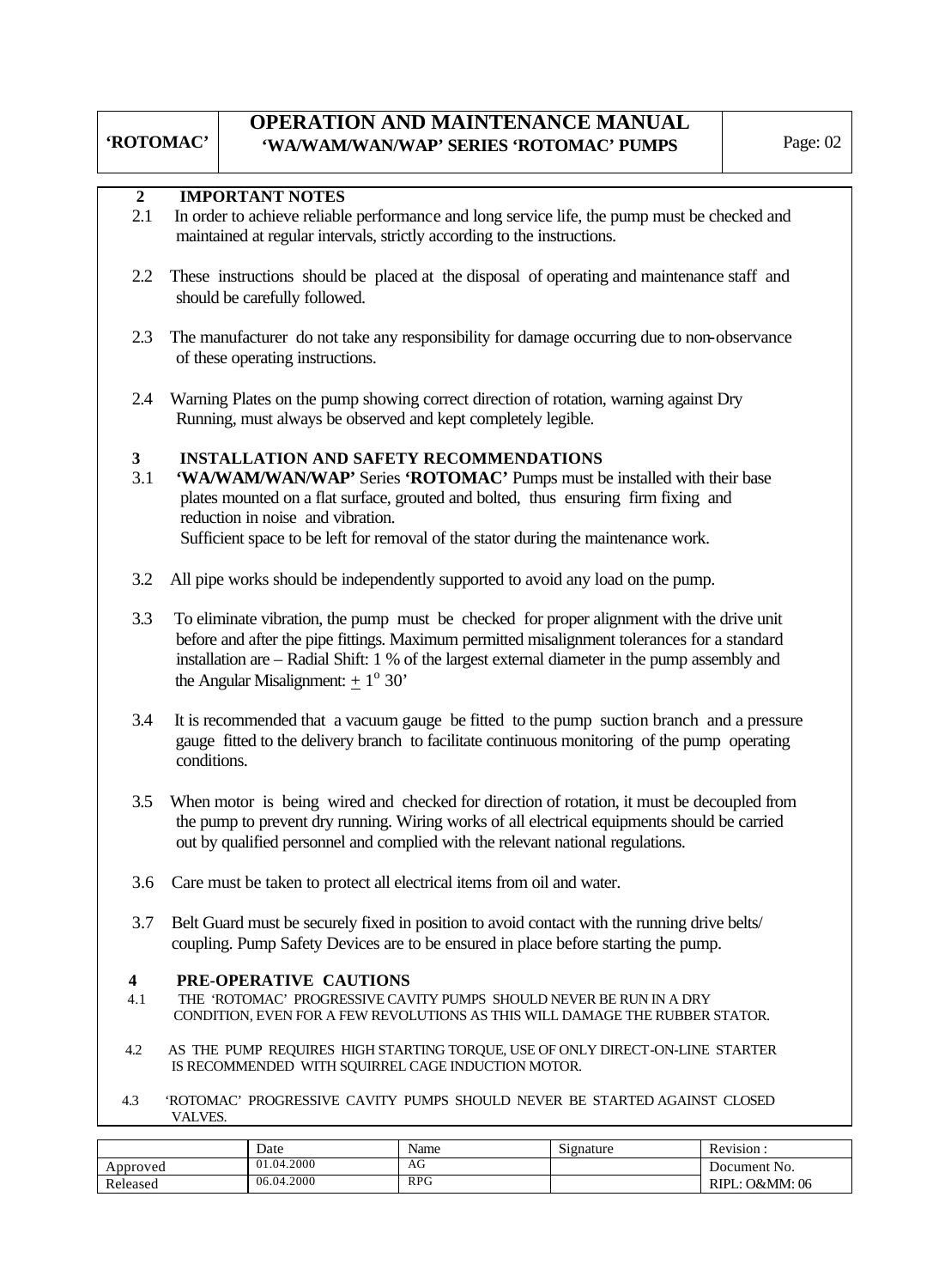#### **5. START**-**UP AND ROTATION**

- 5.1 The Bucket (03) must be filled with the relevant pumping media before starting. In case of high viscosity media, fill with a liquid. This initial filling is not for priming purpose; but to provide the necessary lubrication to the rubber stator until the pump primes itself.
- 5.2 When the pump is stopped, sufficient product is trapped in, to provide lubrication for the next starting, but if the pump is lying idle or it has been dismantled for servicing / relocation, the pump must be filled with relevant product and given a few turns by hand before starting.
- 5.3 **'WA/WAM/WAN/WAP' Series 'ROTOMAC'** Pumps are normally arranged for counterclockwise rotation (viewing from the driving end) which results in the flange nearer to the driving end, being the suction. Pumps fitted with direction dependent seals should never be run in the opposite direction of the rotation arrow. In case where necessary, it is advisable to contact the Factory, to run the pump in the reverse direction so as to bring the delivery at the driving end.
- 5.4 Open the valves before starting the pump. Never run the pump against a closed outlet or inlet valve!
- 5.5 If the pump is having Mechanical Seal shaft sealing arrangement, connect the supply lines for the flushing and quenching fluids before the pump is put into operation.

#### **6. GENERAL INFORMATION**

#### 6.1 **STUFFING BOX**/**GLAND PACKING:**

 The packing is provided to arrest the entry of air in the system when the pump is under suction, and leakage of the product when the pump is under pressure. The Gland (07) should be tightened sufficiently with the help of the gland nuts (46) just to prevent the entry of air / leak when the pump is in operation. A slight drip from the gland (07) when the gland is working under pressure does not harm; but ensures lubrication of the packing. The Gland packing are not to be over tightened.

#### 6.2 **SHAFT:**

 Shaft is manufactured as on solid piece with yoke head, to carry the Universal Joint, which Ensures a true concentric motion and does not disturb the gland packing/mechanical seal during operation.

#### 6.3 **AUGER CUM COUPLING ROD:**

Extra long Coupling Rod, connecting shaft to the rotor, minimize the wear and tear of the Universal joints and increase the life of the pumps. The auger facilitates the fluid feed to the pumping elements.

|          | Date       | Name       | $\sim$<br>Signature | Revision:                 |
|----------|------------|------------|---------------------|---------------------------|
| Approved | 01.04.2000 | ΑU         |                     | Document No.              |
| Released | 06.04.2000 | <b>RPG</b> |                     | <b>RIPL: O&amp;MM: 06</b> |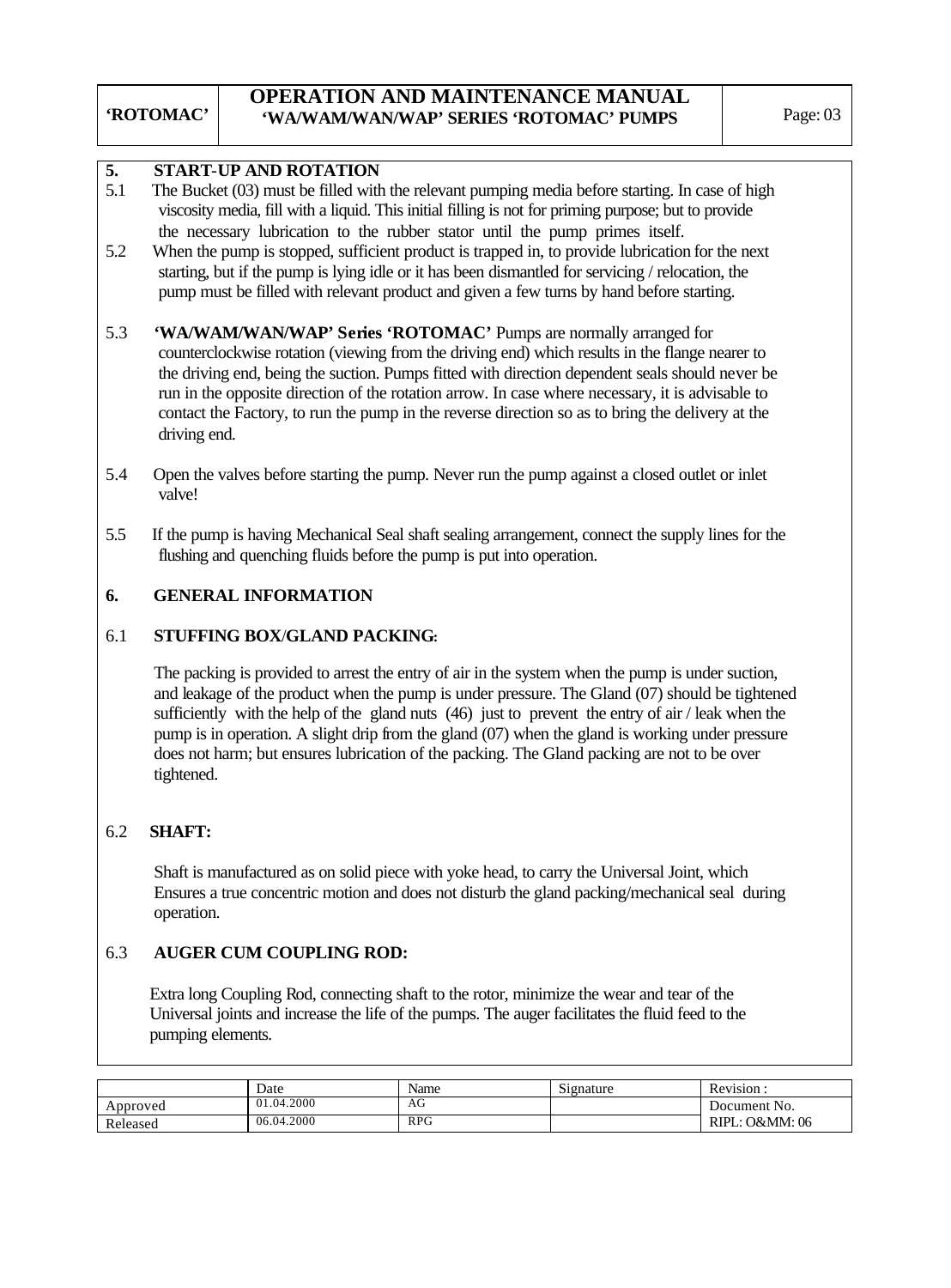### **OPERATION AND MAINTENANCE MANUAL 'WA/WAM/WAN/WAP' SERIES 'ROTOMAC' PUMPS** Page: 04

#### **7. DISMANTLING:**

- 7.1 Unscrew the 4 domed nuts (40) fitted to the tie rods (36) and remove the end cover (04). After loosening the Hex. Nuts (42) unscrew the hex. nuts (42) and loosen the middle support (05). Unscrew the tie rods (36) from the Bucket (03). Withdraw the Middle Support (05).
- 7.2 Hold the pump coupling or the shaft (12) unscrew the Bonded Stator (24). If the stator offers some resistance, pour a little water through the opening to ease out this stiffness.
- 7.3 Unscrew the 4 Domed nuts (37) holding the Bucket (03) to the bearing housing (01) and withdraw the Bucket (03).
- 7.4 **Models WA/WAM/WAN/WAP:** Slip out the Boot seal retainer (18). Slip back the Pin Retainer Sleeve (17) over the Boot Seal (29) and slide them over the Coupling Rod (14) from the rotor end. Knock out the Coupling Rod Pin (15) and withdraw the Rotor (13). Remove the Boot Seal (29) and the 'O' Rings (28) from the rotor head. Remove the Boot Seal (29), Boot Seal Retainer and the Pin Retainer Sleeve from the Coupling Rod (14)
- 7.5 Execute the above procedure at the other end of the coupling rod and withdraw the Coupling Rod (14) from the Shaft (12) head.
- 7.6 Remove the pump coupling/pulley and shaft key (30) if fitted. Unscrew the 4 Hex. Bolts (44) from the Bearing Cover (02) and remove the bearing cover. Open out the Locking Washer (21) and unscrew the Bearing Locknut (20).
- 7.7 Unscrew the Grub Screw (45) holding the Grease Seal Housing (10) and loosen the gland nuts (47).
- 7.8 Place the Bearing Housing (01) along with the Shaft (12) over the hydraulic press and gradually apply pressure on the driving end of the Shaft (12). The Shaft along with the Stuffing Box and Gland (12 & 6) / Mechanical Seal Housing and Seal Clamping Plate (8 & 9), Water Thrower (30), Grease Seal Housing with Grease Seal large (10 & 32), Ball Bearing inner (23) and the Bearing Spacer (19) will come out of the Bearing Housing (01).
- 7.9 Extract the Bearing (23) and the Internal Circlip (22) from the Bearing Housing (01).
- 7.10 Remove the Bearing Spacer (19), Inner Bearing (23), Grease Seal Housing (10), Water Thrower (30), and Stuffing Box/Gland (06 & 07) / Mechanical Seal Housing/Seal Clamping plate (08 & 09) from the Shaft (12).
- 7.11 Clean all the parts removed and apply necessary anticorrosive treatment

|          | Date       | Name       | Signature | Revision.                     |
|----------|------------|------------|-----------|-------------------------------|
| Approved | 01.04.2000 | AU         |           | Document No.                  |
| Released | 06.04.2000 | <b>RPG</b> |           | <b>O&amp;MM</b> : 06<br>RIPL: |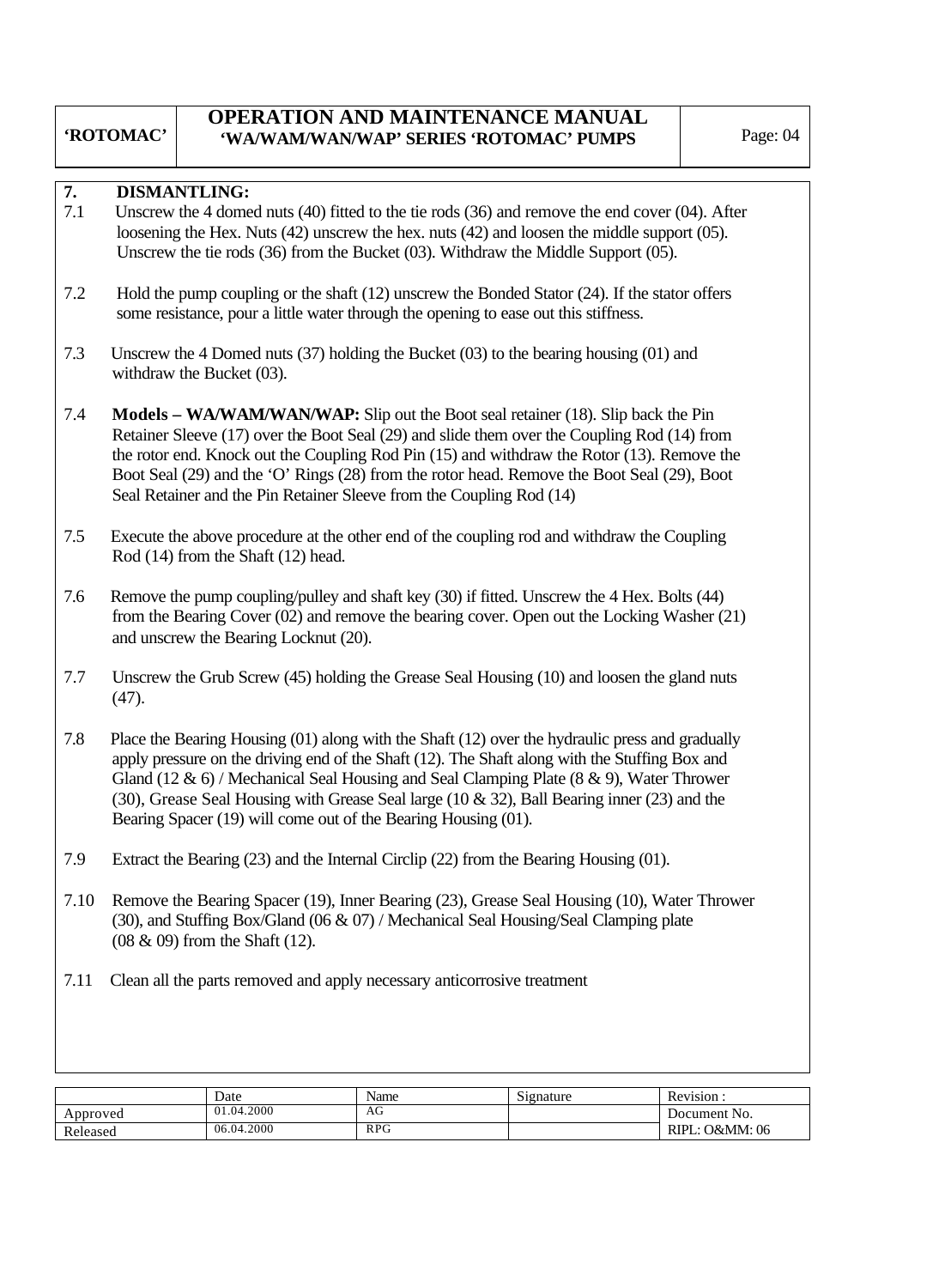#### **8 REASSEMBLY :**

- 8.1 Place the internal Circlip (22) in its groove in the Bearing Housing (01). Insert Ball Bearing (23) and tight it with the Bearing Cover (02) (not fitted with Grease Seal Small (31) with the help of 4 Hex. head Bolts (44).
- 8.2 Assembly Stuffing Box with Gland (06&07) / Mechanical Seal with Housing / Seal Clamping Plate 908 & 09) over the Shaft (12) Close to the shaft head.
- 8.3 Insert the Water Thrower (30). Insert Grease Seal Housing (10) with Grease Seal Large (32) fitted. Insert inner Ball Bearing (23) over the Shaft (12) fitted with grease and also insert Bearing Spacer (19) on the shaft.
- 8.4 Offer the sub-assembly (8.3) to the sub-assembly (8.1) horizontally so that the shaft extension projects out from the Bearing Cover (02).
- 8.5 Place the sub-assembly (8.4) on hydraulic press resting on the bearing cover (02) and press the Shaft (12) down so that the inner Ball Bearing (023) acquires its position.
- 8.6 Unscrew the 4 Hex. Head Bolts (44) and remove the Bearing Cover (02) from the Bearing Housing (01).
- 8.7 Lock the Bearing with Bearing Lock Nut (20) and secure it with Locking Washer (21).
- 8.8 Cover the bearing assembly with Bearing Cover (02) fitted with Grease Seal Small (31) by tightening the 4 Hex. Head Bolts (44) to the Bearing Housing (01).
- 8.9 Place the Grease Seal Housing (10) in its position and lock it with the Grub Screw (45).
- 8.10 Care should be taken while replacing the coupling rod bushes. The elongated holes in the bushes must face each other and fall-in line with the length of the coupling rod. The right method of fitting/pressing the coupling rod bushes in the coupling rod is shown as below :

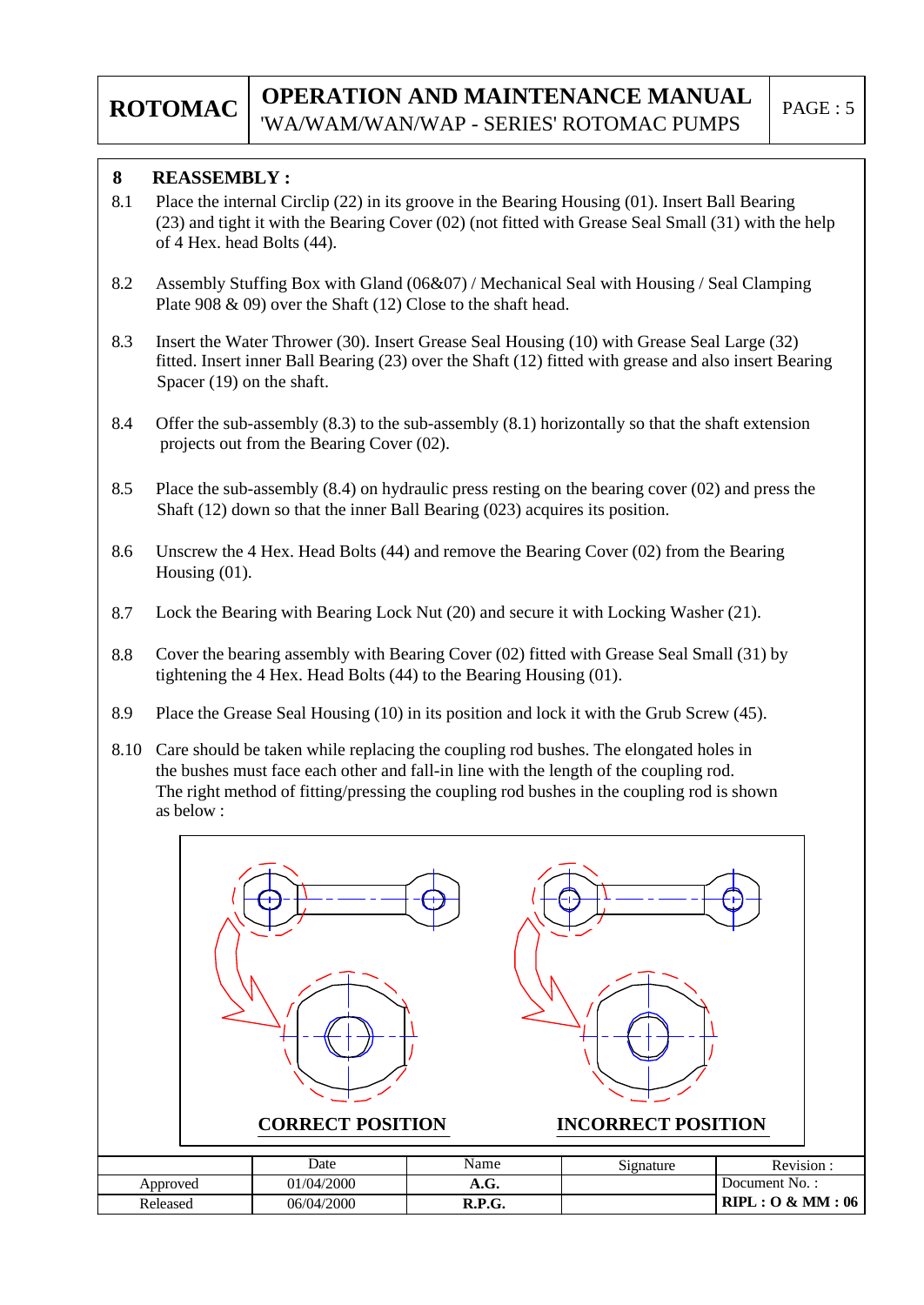# **OPERATION AND MAINTENANCE MANUAL 'WA/WAM/WAN/WAP' SERIES 'ROTOMAC' PUMPS** Page: 06

- 8.11 Connect the Coupling Rod (14) to the Shaft (12) head and to the Rotor head adopting the same procedure in reverse described in 7.4 and 7.5.
- 8.12 Offer the Bucket (03) to the Bearing Housing (01) with 'O' Ring (25) in its position and secure the Bucket fitted with the Studs (37) by the Domed Nuts and Spring Washers (38 & 39).
- 8.13 Wet the Bonded Stator (24) and thread it over the Rotor (13). Home the Bonded Stator in position in the Bucket (03).
- 8.14 Screw the 4 Tie Rods (36) in the Bucket (03). Fit the Middle Support (05) and tighten it with Hex.nuts/Sp. Washers (42 & 43).
- 8.15 Insert the End Cover (04) with End Support (57) over the Tie Rod end (36) and secure them with the Domed Nuts/Sp. Washers (40/41)
- 8.16 Place the Shaft Key (35) in its groove on the Shaft Extension (12) and mount the pulley / coupling.
- 8.17 Recheck that all the fasteners are fully tightened and completeness of the parts as per cross sectional drawing of 'WA' Series of 'ROTOMAC' Progressive Cavity Pumps.
- 8.18 In cases of Four Stage pumps, Stator Support Rings (11) are provided one each with 'O' Ring (26) at the Bucket (03) face and the End Cover (04) to support the Bonded Stator (24)and seal the assembly.

|          | Date                 | Name       | Signature | Revision.               |
|----------|----------------------|------------|-----------|-------------------------|
| Approved | .04.2000<br>$\Omega$ | AG         |           | Document No.            |
| Released | 06.04.2000           | <b>RPG</b> |           | O&MM: 06<br><b>RIPL</b> |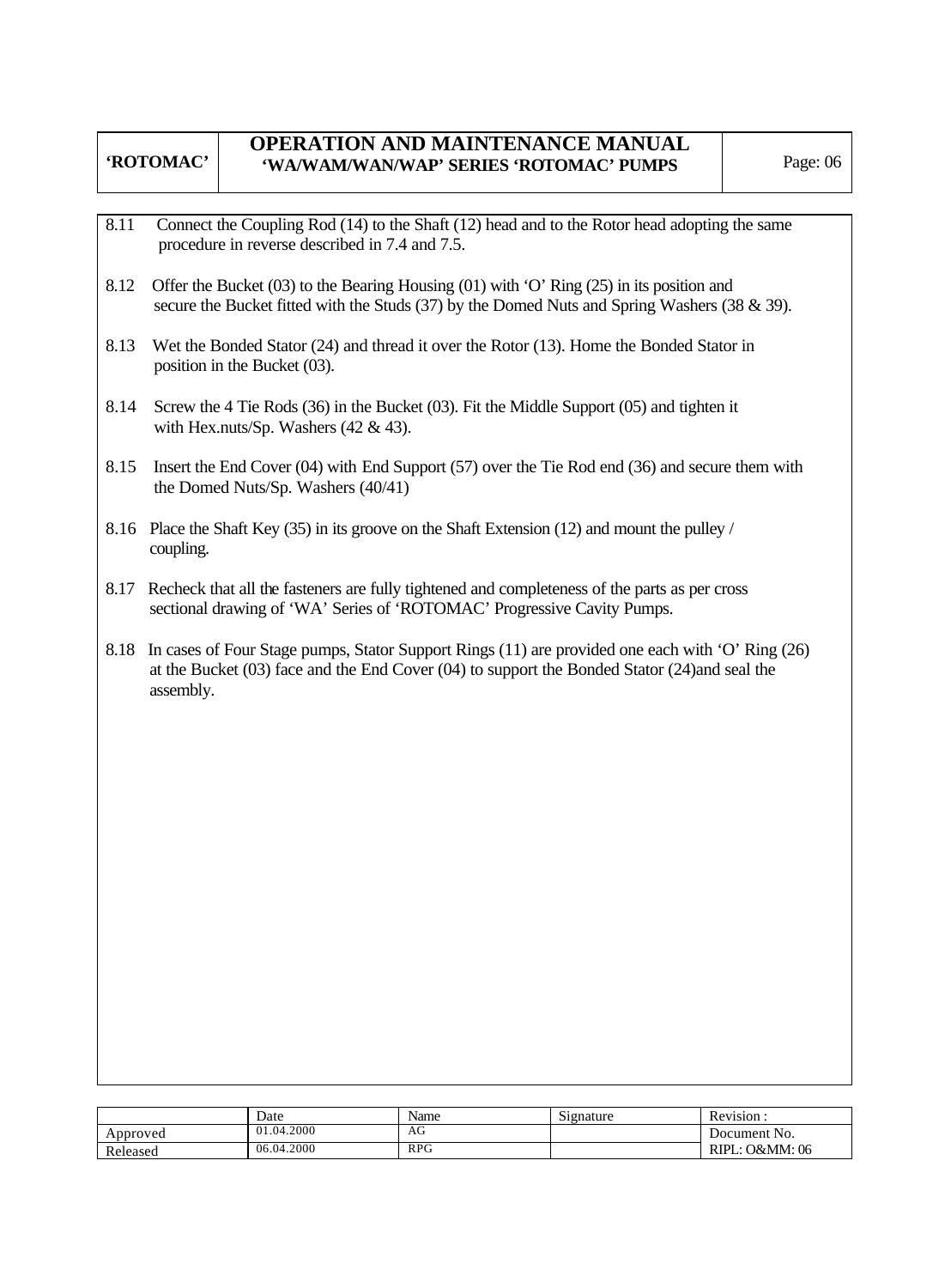### **9. MECHANICAL SEAL (OPTIONAL)**

- 9.1 Mechanical Seal (34) is fitted over the shaft (12) encased in the Mech. Seal Housing (08) and the static seal ring ( lapped face facing forward ) in the recess of the seal clamping plate(09).
- 9.2 Mechanical seal gives a perfect leak-proof joint. The seals are pre-loaded and assembled to give maximum efficiency. Care should be taken not to drop or scratch the lapped faces as this will render them incapable of forming a perfect seal.
- 9.3 Single Mechanical Seals work without additional equipments except for operating them with a rinsing or cooling system as required for the pumping medium.
- 9.4 **RINSING:** In case of rinsing as per API 610, Appendix D, Plan 32, where the media is having solids a clear rinse is fed in near the area of sliding surface which keeps the medium away from the seals. The pressure of the rinse is greater than that of the medium and sufficient in quantity.
- 9.5 **QUENCHING:** In case of quenching as per API 610, Appendix D, Plan 62, Quenching is commonly used in sealing engineering that applies a non pressurized external fluid to the atmospheric side of a mechanical seal. The quenching is applied when a single mechanical seal will not work or only to a limited extent without auxiliary measures.
- 9.6 **FITTING & REMOVAL OF MECHANICAL SEALS:** Remove the bolts holding the seal clamping plate to the mechanical seal housing. Withdraw the seal housing and unscrew the grub screw holding the Mechanical Seal to the shaft. Slide out the seal clamping plate and carefully push out the seal face.
- 9.7 Assembling of the seal is reversal of the above said procedure. Care is to be exercised for cleanliness and avoiding of foreign bodies in between the seal faces sliding surfaces. While assembling the seal on the shaft, apply some glycerine to the shaft and the seal housing area of the gaskets.

|          | Date       | Name       | Signature | Revision.         |
|----------|------------|------------|-----------|-------------------|
| Approved | 01.04.2000 | AG         |           | Document No.      |
| Released | 06.04.2000 | <b>RPG</b> |           | O&MM: 06<br>RIPL: |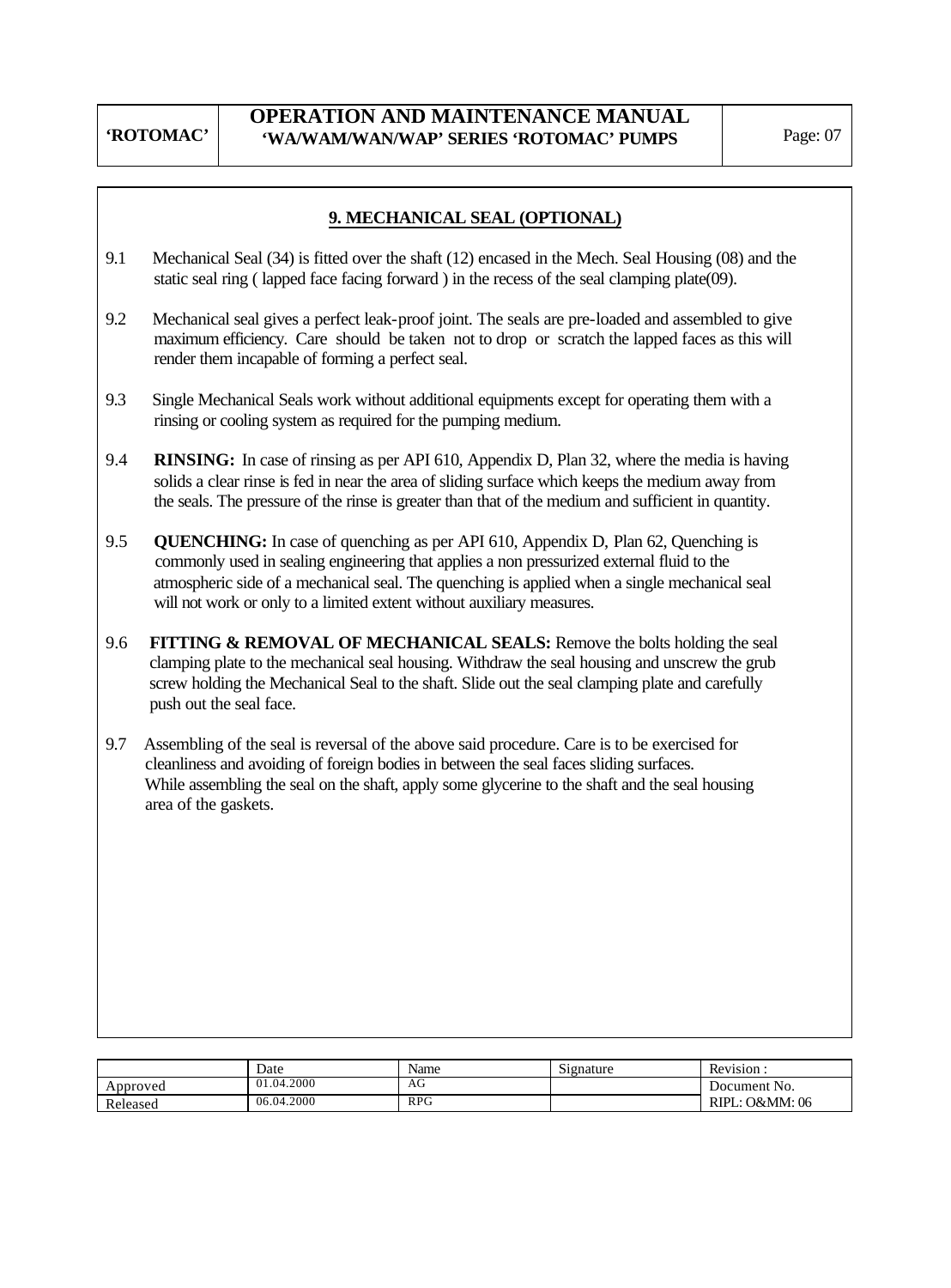OPERATION AND MAINTENANCE MANUAL  $P_{\text{AGE 108}}$ 'WA/WAM/WAN/WAP-SERIES' ROTOMAC PUMPS

# **10. FAULT FINDING & REMEDYING**

| The ROTOMAC pump is a well established<br>product which was thoroughly tested before<br>The pumped medium is too little<br>The pumped medium is unstable<br>Pump looses liquid after starting<br>The pump is no longer sucking<br>The pump is no longer starting<br>The stator life time is too short<br>The rotor life time is too short<br>leaving the factory. If you use the pump in<br>The pump is running loudly<br>keeping with your Order specification and<br>The shaft seal is leaking<br>Stuffing box over-heats<br>Failure to deliver liquid<br>The pressure is too low<br>The drive is overload<br>Bearing wear rapidly<br>treat it in accordance with our operating<br>The pump is stuck<br>Bearing over-heat<br>and Maintenance Instructions, it will run<br>satisfactorily for a long period of time.<br>Vibration<br><b>Possible Causes</b><br>(Remedy overleaf)<br>$ \varkappa $<br>$\ast$<br>In new pumps or stators : the static friction is too great.<br>$ \varkappa $<br>$\overline{\ast}$<br>$\overline{**}$<br>The pump electrical equipment is not compatible with the electrical supply.<br>$\overline{\ast}$<br>$\overline{\ast}$<br> * *<br>The pressure is too high.<br>⋇<br>$\ast$<br>$\ast$<br>There are foreign bodies in the pump.<br>$ \varkappa \varkappa $<br>$\overline{\ast}$<br>***<br>The temperarture of the liquid medium is too high, the stator is too ductile.<br>$\overline{**}$<br>$\overline{\ast}$<br>The stator has swollen, the elastomer is not compatible with the medium.<br>$ \varkappa $<br>$\frac{1}{2}$<br>$\big \divideontimes$<br>The solids content of the medium is too high and leads to blockages.<br>$\overline{**}$ $\overline{**}$ $\overline{**}$<br>The liquid medium sediments or hardens when left to stand.<br>$*$ $*$<br>***<br>There is air or vapour in the suction pipe.<br>$\left \mathbb{X}\right \mathbb{X}$<br>$\bigstar$<br>$\overline{\ast}$<br>$\ast$<br>The suction pipe is leaking.<br>****<br>$\overline{\ast}$<br>$\overline{\ast}$<br>The shaft seal is leaking.<br>$\overline{**}$<br>$\overline{\ast}$<br>The rpm is too low.<br>$\overline{\ast}$<br>$\overline{\ast}$<br>$\overline{**}$<br>With reduced diameter rotor : operating temperature has not been reached.<br> * * * <br>$\ast$<br>$ \mathcal{K} $<br>The suction is too great or pressure too low (cavitation).<br>$\ast$<br>****<br>Ӿ<br>$\overline{\ast}$<br>$\overline{\ast}$<br>The pump is running dry.<br>$\overline{\ast}$<br>$\overline{**}$<br>$\overline{\ast}$<br>$\ast$<br>The stator is worn out, or temperature of liquid is too low.<br>$***$<br>$\bigstar$<br>$\overline{\ast}$<br>$\overline{\ast}$<br>$\overline{*}$<br>The stator material is brittle.<br>$\overline{**}$<br>$\overline{\ast}$<br>$\overline{\ast}$<br>$\overline{\ast}$<br>$\overline{\ast}$<br>The rotor is worn out.<br>$\overline{\ast}$<br>$\overline{\ast}$<br>The joints are worn out.<br>$\ast$<br>$\ast$<br>∗∣∗<br>The pump and drive are not axially aligned.<br>$\overline{\ast}$<br>∗<br>The elastic element of the coupling is worn out.<br>$\ast$<br>*<br>$\overline{\ast}$<br>$\bigstar$<br>The bearings are destroyed.<br>$\ast$<br>$\left \ast\right $<br>The rpm is too high.<br>$\overline{\ast}$<br>The viscosity is too high.<br>$\overline{\ast}$<br>The specific weight of the medium is too high.<br>$\overline{\ast}$<br>$\ast$<br>*<br>The stuffing box is incorrectly tightened.<br>$\bigstar$<br>The packing is not suited to the liquid medium.<br>$\overline{ \mathbf{x} }$<br>Mechanical seal : rotation is incorrect.<br>$\ast$<br>$\overline{\ast}$<br>Mechanical seal : mechanical seal and mating ring have failed.<br>孓<br>Mechanical seal : elastomers damaged, swollen or brittle.<br>* * * <br>NPSH available, too low.<br>∗∤∗<br>Insufficient lubrication of bearings.<br>Excessive tension of the drive belts.<br>$\ast$<br>$\ast$<br>Date<br>Name<br>Signature<br>Revision:<br>01/04/2000<br>A.G.<br>Approved<br>Document No.:<br>RIPL: O & MM: 06<br>Released |                      |  |  |  |  | <b>Possible Problems</b> |  |  |  |                      |  |  |
|------------------------------------------------------------------------------------------------------------------------------------------------------------------------------------------------------------------------------------------------------------------------------------------------------------------------------------------------------------------------------------------------------------------------------------------------------------------------------------------------------------------------------------------------------------------------------------------------------------------------------------------------------------------------------------------------------------------------------------------------------------------------------------------------------------------------------------------------------------------------------------------------------------------------------------------------------------------------------------------------------------------------------------------------------------------------------------------------------------------------------------------------------------------------------------------------------------------------------------------------------------------------------------------------------------------------------------------------------------------------------------------------------------------------------------------------------------------------------------------------------------------------------------------------------------------------------------------------------------------------------------------------------------------------------------------------------------------------------------------------------------------------------------------------------------------------------------------------------------------------------------------------------------------------------------------------------------------------------------------------------------------------------------------------------------------------------------------------------------------------------------------------------------------------------------------------------------------------------------------------------------------------------------------------------------------------------------------------------------------------------------------------------------------------------------------------------------------------------------------------------------------------------------------------------------------------------------------------------------------------------------------------------------------------------------------------------------------------------------------------------------------------------------------------------------------------------------------------------------------------------------------------------------------------------------------------------------------------------------------------------------------------------------------------------------------------------------------------------------------------------------------------------------------------------------------------------------------------------------------------------------------------------------------------------------------------------------------------------------------------------------------------------------------------------------------------------------------------------------------------------------------------------------------------------------------------------------------------------------------------------------------------------------------------------------------------------------------------------------------------------------------------------------------------------------------------------------------------------------------------------------------------------------------------------------------------------------------------------------------------------------------------------------------------------|----------------------|--|--|--|--|--------------------------|--|--|--|----------------------|--|--|
|                                                                                                                                                                                                                                                                                                                                                                                                                                                                                                                                                                                                                                                                                                                                                                                                                                                                                                                                                                                                                                                                                                                                                                                                                                                                                                                                                                                                                                                                                                                                                                                                                                                                                                                                                                                                                                                                                                                                                                                                                                                                                                                                                                                                                                                                                                                                                                                                                                                                                                                                                                                                                                                                                                                                                                                                                                                                                                                                                                                                                                                                                                                                                                                                                                                                                                                                                                                                                                                                                                                                                                                                                                                                                                                                                                                                                                                                                                                                                                                                                                                      |                      |  |  |  |  |                          |  |  |  |                      |  |  |
|                                                                                                                                                                                                                                                                                                                                                                                                                                                                                                                                                                                                                                                                                                                                                                                                                                                                                                                                                                                                                                                                                                                                                                                                                                                                                                                                                                                                                                                                                                                                                                                                                                                                                                                                                                                                                                                                                                                                                                                                                                                                                                                                                                                                                                                                                                                                                                                                                                                                                                                                                                                                                                                                                                                                                                                                                                                                                                                                                                                                                                                                                                                                                                                                                                                                                                                                                                                                                                                                                                                                                                                                                                                                                                                                                                                                                                                                                                                                                                                                                                                      |                      |  |  |  |  |                          |  |  |  |                      |  |  |
|                                                                                                                                                                                                                                                                                                                                                                                                                                                                                                                                                                                                                                                                                                                                                                                                                                                                                                                                                                                                                                                                                                                                                                                                                                                                                                                                                                                                                                                                                                                                                                                                                                                                                                                                                                                                                                                                                                                                                                                                                                                                                                                                                                                                                                                                                                                                                                                                                                                                                                                                                                                                                                                                                                                                                                                                                                                                                                                                                                                                                                                                                                                                                                                                                                                                                                                                                                                                                                                                                                                                                                                                                                                                                                                                                                                                                                                                                                                                                                                                                                                      |                      |  |  |  |  |                          |  |  |  |                      |  |  |
|                                                                                                                                                                                                                                                                                                                                                                                                                                                                                                                                                                                                                                                                                                                                                                                                                                                                                                                                                                                                                                                                                                                                                                                                                                                                                                                                                                                                                                                                                                                                                                                                                                                                                                                                                                                                                                                                                                                                                                                                                                                                                                                                                                                                                                                                                                                                                                                                                                                                                                                                                                                                                                                                                                                                                                                                                                                                                                                                                                                                                                                                                                                                                                                                                                                                                                                                                                                                                                                                                                                                                                                                                                                                                                                                                                                                                                                                                                                                                                                                                                                      |                      |  |  |  |  |                          |  |  |  |                      |  |  |
|                                                                                                                                                                                                                                                                                                                                                                                                                                                                                                                                                                                                                                                                                                                                                                                                                                                                                                                                                                                                                                                                                                                                                                                                                                                                                                                                                                                                                                                                                                                                                                                                                                                                                                                                                                                                                                                                                                                                                                                                                                                                                                                                                                                                                                                                                                                                                                                                                                                                                                                                                                                                                                                                                                                                                                                                                                                                                                                                                                                                                                                                                                                                                                                                                                                                                                                                                                                                                                                                                                                                                                                                                                                                                                                                                                                                                                                                                                                                                                                                                                                      |                      |  |  |  |  |                          |  |  |  |                      |  |  |
|                                                                                                                                                                                                                                                                                                                                                                                                                                                                                                                                                                                                                                                                                                                                                                                                                                                                                                                                                                                                                                                                                                                                                                                                                                                                                                                                                                                                                                                                                                                                                                                                                                                                                                                                                                                                                                                                                                                                                                                                                                                                                                                                                                                                                                                                                                                                                                                                                                                                                                                                                                                                                                                                                                                                                                                                                                                                                                                                                                                                                                                                                                                                                                                                                                                                                                                                                                                                                                                                                                                                                                                                                                                                                                                                                                                                                                                                                                                                                                                                                                                      |                      |  |  |  |  |                          |  |  |  |                      |  |  |
|                                                                                                                                                                                                                                                                                                                                                                                                                                                                                                                                                                                                                                                                                                                                                                                                                                                                                                                                                                                                                                                                                                                                                                                                                                                                                                                                                                                                                                                                                                                                                                                                                                                                                                                                                                                                                                                                                                                                                                                                                                                                                                                                                                                                                                                                                                                                                                                                                                                                                                                                                                                                                                                                                                                                                                                                                                                                                                                                                                                                                                                                                                                                                                                                                                                                                                                                                                                                                                                                                                                                                                                                                                                                                                                                                                                                                                                                                                                                                                                                                                                      |                      |  |  |  |  |                          |  |  |  |                      |  |  |
|                                                                                                                                                                                                                                                                                                                                                                                                                                                                                                                                                                                                                                                                                                                                                                                                                                                                                                                                                                                                                                                                                                                                                                                                                                                                                                                                                                                                                                                                                                                                                                                                                                                                                                                                                                                                                                                                                                                                                                                                                                                                                                                                                                                                                                                                                                                                                                                                                                                                                                                                                                                                                                                                                                                                                                                                                                                                                                                                                                                                                                                                                                                                                                                                                                                                                                                                                                                                                                                                                                                                                                                                                                                                                                                                                                                                                                                                                                                                                                                                                                                      |                      |  |  |  |  |                          |  |  |  |                      |  |  |
|                                                                                                                                                                                                                                                                                                                                                                                                                                                                                                                                                                                                                                                                                                                                                                                                                                                                                                                                                                                                                                                                                                                                                                                                                                                                                                                                                                                                                                                                                                                                                                                                                                                                                                                                                                                                                                                                                                                                                                                                                                                                                                                                                                                                                                                                                                                                                                                                                                                                                                                                                                                                                                                                                                                                                                                                                                                                                                                                                                                                                                                                                                                                                                                                                                                                                                                                                                                                                                                                                                                                                                                                                                                                                                                                                                                                                                                                                                                                                                                                                                                      | $\left \star\right $ |  |  |  |  |                          |  |  |  |                      |  |  |
|                                                                                                                                                                                                                                                                                                                                                                                                                                                                                                                                                                                                                                                                                                                                                                                                                                                                                                                                                                                                                                                                                                                                                                                                                                                                                                                                                                                                                                                                                                                                                                                                                                                                                                                                                                                                                                                                                                                                                                                                                                                                                                                                                                                                                                                                                                                                                                                                                                                                                                                                                                                                                                                                                                                                                                                                                                                                                                                                                                                                                                                                                                                                                                                                                                                                                                                                                                                                                                                                                                                                                                                                                                                                                                                                                                                                                                                                                                                                                                                                                                                      |                      |  |  |  |  |                          |  |  |  |                      |  |  |
|                                                                                                                                                                                                                                                                                                                                                                                                                                                                                                                                                                                                                                                                                                                                                                                                                                                                                                                                                                                                                                                                                                                                                                                                                                                                                                                                                                                                                                                                                                                                                                                                                                                                                                                                                                                                                                                                                                                                                                                                                                                                                                                                                                                                                                                                                                                                                                                                                                                                                                                                                                                                                                                                                                                                                                                                                                                                                                                                                                                                                                                                                                                                                                                                                                                                                                                                                                                                                                                                                                                                                                                                                                                                                                                                                                                                                                                                                                                                                                                                                                                      |                      |  |  |  |  |                          |  |  |  |                      |  |  |
|                                                                                                                                                                                                                                                                                                                                                                                                                                                                                                                                                                                                                                                                                                                                                                                                                                                                                                                                                                                                                                                                                                                                                                                                                                                                                                                                                                                                                                                                                                                                                                                                                                                                                                                                                                                                                                                                                                                                                                                                                                                                                                                                                                                                                                                                                                                                                                                                                                                                                                                                                                                                                                                                                                                                                                                                                                                                                                                                                                                                                                                                                                                                                                                                                                                                                                                                                                                                                                                                                                                                                                                                                                                                                                                                                                                                                                                                                                                                                                                                                                                      |                      |  |  |  |  |                          |  |  |  |                      |  |  |
|                                                                                                                                                                                                                                                                                                                                                                                                                                                                                                                                                                                                                                                                                                                                                                                                                                                                                                                                                                                                                                                                                                                                                                                                                                                                                                                                                                                                                                                                                                                                                                                                                                                                                                                                                                                                                                                                                                                                                                                                                                                                                                                                                                                                                                                                                                                                                                                                                                                                                                                                                                                                                                                                                                                                                                                                                                                                                                                                                                                                                                                                                                                                                                                                                                                                                                                                                                                                                                                                                                                                                                                                                                                                                                                                                                                                                                                                                                                                                                                                                                                      |                      |  |  |  |  |                          |  |  |  |                      |  |  |
|                                                                                                                                                                                                                                                                                                                                                                                                                                                                                                                                                                                                                                                                                                                                                                                                                                                                                                                                                                                                                                                                                                                                                                                                                                                                                                                                                                                                                                                                                                                                                                                                                                                                                                                                                                                                                                                                                                                                                                                                                                                                                                                                                                                                                                                                                                                                                                                                                                                                                                                                                                                                                                                                                                                                                                                                                                                                                                                                                                                                                                                                                                                                                                                                                                                                                                                                                                                                                                                                                                                                                                                                                                                                                                                                                                                                                                                                                                                                                                                                                                                      |                      |  |  |  |  |                          |  |  |  |                      |  |  |
|                                                                                                                                                                                                                                                                                                                                                                                                                                                                                                                                                                                                                                                                                                                                                                                                                                                                                                                                                                                                                                                                                                                                                                                                                                                                                                                                                                                                                                                                                                                                                                                                                                                                                                                                                                                                                                                                                                                                                                                                                                                                                                                                                                                                                                                                                                                                                                                                                                                                                                                                                                                                                                                                                                                                                                                                                                                                                                                                                                                                                                                                                                                                                                                                                                                                                                                                                                                                                                                                                                                                                                                                                                                                                                                                                                                                                                                                                                                                                                                                                                                      |                      |  |  |  |  |                          |  |  |  |                      |  |  |
|                                                                                                                                                                                                                                                                                                                                                                                                                                                                                                                                                                                                                                                                                                                                                                                                                                                                                                                                                                                                                                                                                                                                                                                                                                                                                                                                                                                                                                                                                                                                                                                                                                                                                                                                                                                                                                                                                                                                                                                                                                                                                                                                                                                                                                                                                                                                                                                                                                                                                                                                                                                                                                                                                                                                                                                                                                                                                                                                                                                                                                                                                                                                                                                                                                                                                                                                                                                                                                                                                                                                                                                                                                                                                                                                                                                                                                                                                                                                                                                                                                                      |                      |  |  |  |  |                          |  |  |  |                      |  |  |
|                                                                                                                                                                                                                                                                                                                                                                                                                                                                                                                                                                                                                                                                                                                                                                                                                                                                                                                                                                                                                                                                                                                                                                                                                                                                                                                                                                                                                                                                                                                                                                                                                                                                                                                                                                                                                                                                                                                                                                                                                                                                                                                                                                                                                                                                                                                                                                                                                                                                                                                                                                                                                                                                                                                                                                                                                                                                                                                                                                                                                                                                                                                                                                                                                                                                                                                                                                                                                                                                                                                                                                                                                                                                                                                                                                                                                                                                                                                                                                                                                                                      |                      |  |  |  |  |                          |  |  |  |                      |  |  |
|                                                                                                                                                                                                                                                                                                                                                                                                                                                                                                                                                                                                                                                                                                                                                                                                                                                                                                                                                                                                                                                                                                                                                                                                                                                                                                                                                                                                                                                                                                                                                                                                                                                                                                                                                                                                                                                                                                                                                                                                                                                                                                                                                                                                                                                                                                                                                                                                                                                                                                                                                                                                                                                                                                                                                                                                                                                                                                                                                                                                                                                                                                                                                                                                                                                                                                                                                                                                                                                                                                                                                                                                                                                                                                                                                                                                                                                                                                                                                                                                                                                      |                      |  |  |  |  |                          |  |  |  |                      |  |  |
|                                                                                                                                                                                                                                                                                                                                                                                                                                                                                                                                                                                                                                                                                                                                                                                                                                                                                                                                                                                                                                                                                                                                                                                                                                                                                                                                                                                                                                                                                                                                                                                                                                                                                                                                                                                                                                                                                                                                                                                                                                                                                                                                                                                                                                                                                                                                                                                                                                                                                                                                                                                                                                                                                                                                                                                                                                                                                                                                                                                                                                                                                                                                                                                                                                                                                                                                                                                                                                                                                                                                                                                                                                                                                                                                                                                                                                                                                                                                                                                                                                                      |                      |  |  |  |  |                          |  |  |  |                      |  |  |
|                                                                                                                                                                                                                                                                                                                                                                                                                                                                                                                                                                                                                                                                                                                                                                                                                                                                                                                                                                                                                                                                                                                                                                                                                                                                                                                                                                                                                                                                                                                                                                                                                                                                                                                                                                                                                                                                                                                                                                                                                                                                                                                                                                                                                                                                                                                                                                                                                                                                                                                                                                                                                                                                                                                                                                                                                                                                                                                                                                                                                                                                                                                                                                                                                                                                                                                                                                                                                                                                                                                                                                                                                                                                                                                                                                                                                                                                                                                                                                                                                                                      |                      |  |  |  |  |                          |  |  |  |                      |  |  |
|                                                                                                                                                                                                                                                                                                                                                                                                                                                                                                                                                                                                                                                                                                                                                                                                                                                                                                                                                                                                                                                                                                                                                                                                                                                                                                                                                                                                                                                                                                                                                                                                                                                                                                                                                                                                                                                                                                                                                                                                                                                                                                                                                                                                                                                                                                                                                                                                                                                                                                                                                                                                                                                                                                                                                                                                                                                                                                                                                                                                                                                                                                                                                                                                                                                                                                                                                                                                                                                                                                                                                                                                                                                                                                                                                                                                                                                                                                                                                                                                                                                      |                      |  |  |  |  |                          |  |  |  |                      |  |  |
|                                                                                                                                                                                                                                                                                                                                                                                                                                                                                                                                                                                                                                                                                                                                                                                                                                                                                                                                                                                                                                                                                                                                                                                                                                                                                                                                                                                                                                                                                                                                                                                                                                                                                                                                                                                                                                                                                                                                                                                                                                                                                                                                                                                                                                                                                                                                                                                                                                                                                                                                                                                                                                                                                                                                                                                                                                                                                                                                                                                                                                                                                                                                                                                                                                                                                                                                                                                                                                                                                                                                                                                                                                                                                                                                                                                                                                                                                                                                                                                                                                                      |                      |  |  |  |  |                          |  |  |  |                      |  |  |
|                                                                                                                                                                                                                                                                                                                                                                                                                                                                                                                                                                                                                                                                                                                                                                                                                                                                                                                                                                                                                                                                                                                                                                                                                                                                                                                                                                                                                                                                                                                                                                                                                                                                                                                                                                                                                                                                                                                                                                                                                                                                                                                                                                                                                                                                                                                                                                                                                                                                                                                                                                                                                                                                                                                                                                                                                                                                                                                                                                                                                                                                                                                                                                                                                                                                                                                                                                                                                                                                                                                                                                                                                                                                                                                                                                                                                                                                                                                                                                                                                                                      |                      |  |  |  |  |                          |  |  |  |                      |  |  |
|                                                                                                                                                                                                                                                                                                                                                                                                                                                                                                                                                                                                                                                                                                                                                                                                                                                                                                                                                                                                                                                                                                                                                                                                                                                                                                                                                                                                                                                                                                                                                                                                                                                                                                                                                                                                                                                                                                                                                                                                                                                                                                                                                                                                                                                                                                                                                                                                                                                                                                                                                                                                                                                                                                                                                                                                                                                                                                                                                                                                                                                                                                                                                                                                                                                                                                                                                                                                                                                                                                                                                                                                                                                                                                                                                                                                                                                                                                                                                                                                                                                      |                      |  |  |  |  |                          |  |  |  |                      |  |  |
|                                                                                                                                                                                                                                                                                                                                                                                                                                                                                                                                                                                                                                                                                                                                                                                                                                                                                                                                                                                                                                                                                                                                                                                                                                                                                                                                                                                                                                                                                                                                                                                                                                                                                                                                                                                                                                                                                                                                                                                                                                                                                                                                                                                                                                                                                                                                                                                                                                                                                                                                                                                                                                                                                                                                                                                                                                                                                                                                                                                                                                                                                                                                                                                                                                                                                                                                                                                                                                                                                                                                                                                                                                                                                                                                                                                                                                                                                                                                                                                                                                                      |                      |  |  |  |  |                          |  |  |  |                      |  |  |
|                                                                                                                                                                                                                                                                                                                                                                                                                                                                                                                                                                                                                                                                                                                                                                                                                                                                                                                                                                                                                                                                                                                                                                                                                                                                                                                                                                                                                                                                                                                                                                                                                                                                                                                                                                                                                                                                                                                                                                                                                                                                                                                                                                                                                                                                                                                                                                                                                                                                                                                                                                                                                                                                                                                                                                                                                                                                                                                                                                                                                                                                                                                                                                                                                                                                                                                                                                                                                                                                                                                                                                                                                                                                                                                                                                                                                                                                                                                                                                                                                                                      |                      |  |  |  |  |                          |  |  |  |                      |  |  |
|                                                                                                                                                                                                                                                                                                                                                                                                                                                                                                                                                                                                                                                                                                                                                                                                                                                                                                                                                                                                                                                                                                                                                                                                                                                                                                                                                                                                                                                                                                                                                                                                                                                                                                                                                                                                                                                                                                                                                                                                                                                                                                                                                                                                                                                                                                                                                                                                                                                                                                                                                                                                                                                                                                                                                                                                                                                                                                                                                                                                                                                                                                                                                                                                                                                                                                                                                                                                                                                                                                                                                                                                                                                                                                                                                                                                                                                                                                                                                                                                                                                      |                      |  |  |  |  |                          |  |  |  |                      |  |  |
|                                                                                                                                                                                                                                                                                                                                                                                                                                                                                                                                                                                                                                                                                                                                                                                                                                                                                                                                                                                                                                                                                                                                                                                                                                                                                                                                                                                                                                                                                                                                                                                                                                                                                                                                                                                                                                                                                                                                                                                                                                                                                                                                                                                                                                                                                                                                                                                                                                                                                                                                                                                                                                                                                                                                                                                                                                                                                                                                                                                                                                                                                                                                                                                                                                                                                                                                                                                                                                                                                                                                                                                                                                                                                                                                                                                                                                                                                                                                                                                                                                                      |                      |  |  |  |  |                          |  |  |  |                      |  |  |
|                                                                                                                                                                                                                                                                                                                                                                                                                                                                                                                                                                                                                                                                                                                                                                                                                                                                                                                                                                                                                                                                                                                                                                                                                                                                                                                                                                                                                                                                                                                                                                                                                                                                                                                                                                                                                                                                                                                                                                                                                                                                                                                                                                                                                                                                                                                                                                                                                                                                                                                                                                                                                                                                                                                                                                                                                                                                                                                                                                                                                                                                                                                                                                                                                                                                                                                                                                                                                                                                                                                                                                                                                                                                                                                                                                                                                                                                                                                                                                                                                                                      |                      |  |  |  |  |                          |  |  |  |                      |  |  |
|                                                                                                                                                                                                                                                                                                                                                                                                                                                                                                                                                                                                                                                                                                                                                                                                                                                                                                                                                                                                                                                                                                                                                                                                                                                                                                                                                                                                                                                                                                                                                                                                                                                                                                                                                                                                                                                                                                                                                                                                                                                                                                                                                                                                                                                                                                                                                                                                                                                                                                                                                                                                                                                                                                                                                                                                                                                                                                                                                                                                                                                                                                                                                                                                                                                                                                                                                                                                                                                                                                                                                                                                                                                                                                                                                                                                                                                                                                                                                                                                                                                      |                      |  |  |  |  |                          |  |  |  |                      |  |  |
|                                                                                                                                                                                                                                                                                                                                                                                                                                                                                                                                                                                                                                                                                                                                                                                                                                                                                                                                                                                                                                                                                                                                                                                                                                                                                                                                                                                                                                                                                                                                                                                                                                                                                                                                                                                                                                                                                                                                                                                                                                                                                                                                                                                                                                                                                                                                                                                                                                                                                                                                                                                                                                                                                                                                                                                                                                                                                                                                                                                                                                                                                                                                                                                                                                                                                                                                                                                                                                                                                                                                                                                                                                                                                                                                                                                                                                                                                                                                                                                                                                                      |                      |  |  |  |  |                          |  |  |  |                      |  |  |
|                                                                                                                                                                                                                                                                                                                                                                                                                                                                                                                                                                                                                                                                                                                                                                                                                                                                                                                                                                                                                                                                                                                                                                                                                                                                                                                                                                                                                                                                                                                                                                                                                                                                                                                                                                                                                                                                                                                                                                                                                                                                                                                                                                                                                                                                                                                                                                                                                                                                                                                                                                                                                                                                                                                                                                                                                                                                                                                                                                                                                                                                                                                                                                                                                                                                                                                                                                                                                                                                                                                                                                                                                                                                                                                                                                                                                                                                                                                                                                                                                                                      |                      |  |  |  |  |                          |  |  |  |                      |  |  |
|                                                                                                                                                                                                                                                                                                                                                                                                                                                                                                                                                                                                                                                                                                                                                                                                                                                                                                                                                                                                                                                                                                                                                                                                                                                                                                                                                                                                                                                                                                                                                                                                                                                                                                                                                                                                                                                                                                                                                                                                                                                                                                                                                                                                                                                                                                                                                                                                                                                                                                                                                                                                                                                                                                                                                                                                                                                                                                                                                                                                                                                                                                                                                                                                                                                                                                                                                                                                                                                                                                                                                                                                                                                                                                                                                                                                                                                                                                                                                                                                                                                      |                      |  |  |  |  |                          |  |  |  |                      |  |  |
|                                                                                                                                                                                                                                                                                                                                                                                                                                                                                                                                                                                                                                                                                                                                                                                                                                                                                                                                                                                                                                                                                                                                                                                                                                                                                                                                                                                                                                                                                                                                                                                                                                                                                                                                                                                                                                                                                                                                                                                                                                                                                                                                                                                                                                                                                                                                                                                                                                                                                                                                                                                                                                                                                                                                                                                                                                                                                                                                                                                                                                                                                                                                                                                                                                                                                                                                                                                                                                                                                                                                                                                                                                                                                                                                                                                                                                                                                                                                                                                                                                                      |                      |  |  |  |  |                          |  |  |  |                      |  |  |
|                                                                                                                                                                                                                                                                                                                                                                                                                                                                                                                                                                                                                                                                                                                                                                                                                                                                                                                                                                                                                                                                                                                                                                                                                                                                                                                                                                                                                                                                                                                                                                                                                                                                                                                                                                                                                                                                                                                                                                                                                                                                                                                                                                                                                                                                                                                                                                                                                                                                                                                                                                                                                                                                                                                                                                                                                                                                                                                                                                                                                                                                                                                                                                                                                                                                                                                                                                                                                                                                                                                                                                                                                                                                                                                                                                                                                                                                                                                                                                                                                                                      |                      |  |  |  |  |                          |  |  |  |                      |  |  |
|                                                                                                                                                                                                                                                                                                                                                                                                                                                                                                                                                                                                                                                                                                                                                                                                                                                                                                                                                                                                                                                                                                                                                                                                                                                                                                                                                                                                                                                                                                                                                                                                                                                                                                                                                                                                                                                                                                                                                                                                                                                                                                                                                                                                                                                                                                                                                                                                                                                                                                                                                                                                                                                                                                                                                                                                                                                                                                                                                                                                                                                                                                                                                                                                                                                                                                                                                                                                                                                                                                                                                                                                                                                                                                                                                                                                                                                                                                                                                                                                                                                      |                      |  |  |  |  |                          |  |  |  | 06/04/2000<br>R.P.G. |  |  |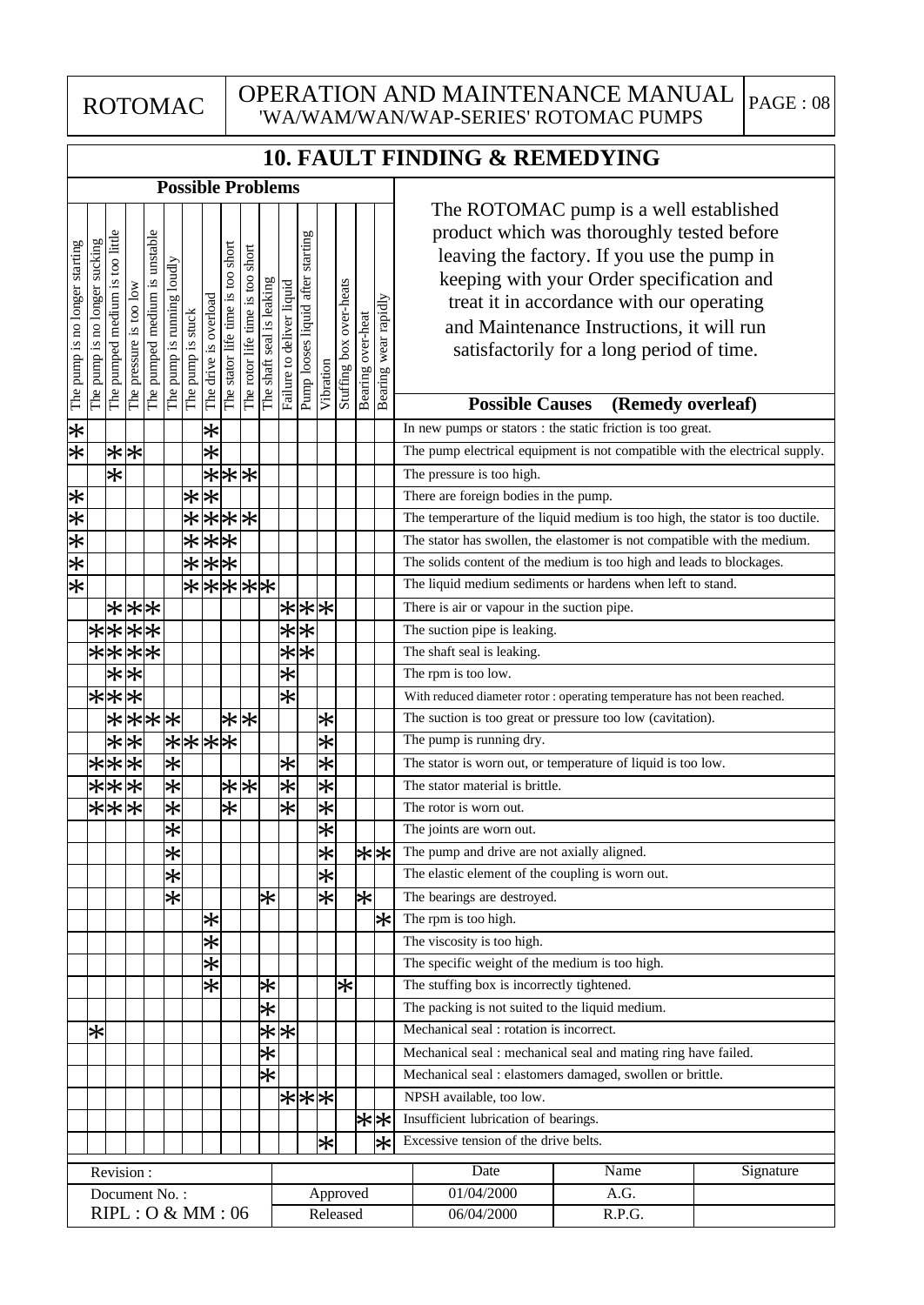### OPERATION AND MAINTENANCE MANUAL 'WA/WAM/WAN/WAP-SERIES' ROTOMAC PUMPS

|                                          |                                                                                                                  | WARY WAR DERIED ROTOMACT      |           |                                                                                                                                  |
|------------------------------------------|------------------------------------------------------------------------------------------------------------------|-------------------------------|-----------|----------------------------------------------------------------------------------------------------------------------------------|
|                                          |                                                                                                                  | 10. FAULT FINDING & REMEDYING |           |                                                                                                                                  |
|                                          |                                                                                                                  |                               |           |                                                                                                                                  |
|                                          |                                                                                                                  |                               |           |                                                                                                                                  |
|                                          |                                                                                                                  |                               |           |                                                                                                                                  |
|                                          |                                                                                                                  |                               |           |                                                                                                                                  |
|                                          |                                                                                                                  |                               |           |                                                                                                                                  |
|                                          |                                                                                                                  |                               |           |                                                                                                                                  |
|                                          |                                                                                                                  |                               |           |                                                                                                                                  |
|                                          |                                                                                                                  |                               |           |                                                                                                                                  |
|                                          |                                                                                                                  |                               |           |                                                                                                                                  |
|                                          |                                                                                                                  | <b>Remedy</b>                 |           |                                                                                                                                  |
|                                          |                                                                                                                  |                               |           | Fill the pump up, then pump through manually using a suitable appliance; if necessary use glycerine as lubricant in the stator.  |
|                                          | Check order information. Examine electrical installation (possibly 2 phase operation).                           |                               |           |                                                                                                                                  |
|                                          | Measure the pressure with a manometer and check against order details. Reduce the pressure or change the drive.  |                               |           |                                                                                                                                  |
|                                          | Remove foreign bodies and eliminate possible damage.                                                             |                               |           |                                                                                                                                  |
|                                          | If the liquid medium temperature cannot be lowered, use a reduced diameter rotor.                                |                               |           |                                                                                                                                  |
|                                          | Check whether the liquid medium agrees with the order requirements. Possibly change stator material.             |                               |           |                                                                                                                                  |
| Increase the liqud part of the medium.   |                                                                                                                  |                               |           |                                                                                                                                  |
|                                          | Clean the pump and rinse through after each run.                                                                 |                               |           |                                                                                                                                  |
|                                          | Increase the suction liquid level, prevent turbulance and air bubble at the inlet.                               |                               |           |                                                                                                                                  |
| Check seal and tighten pipe connections. |                                                                                                                  |                               |           |                                                                                                                                  |
|                                          | Stuffing box : tighten or renew. Mechanical seal : renew seals, eliminate solid deposits.                        |                               |           |                                                                                                                                  |
|                                          | In the case of adjustable drives : increase the rpm. If necessary change the drive.                              |                               |           |                                                                                                                                  |
|                                          | Warm up the pump (stator) to operating temperature first of all.                                                 |                               |           |                                                                                                                                  |
|                                          | Decrease suction resistance, lower the temperature of the liquid medium, install the pump at a lower location.   |                               |           |                                                                                                                                  |
|                                          | Fill up the pump, provide for dry running protection, move the pipes.                                            |                               |           |                                                                                                                                  |
|                                          | Replace with a new stator or ensure correct liquid temperature.                                                  |                               |           |                                                                                                                                  |
|                                          | Fit a new stator. Check the liquid medium agrees with order details; if necessary change the stator material.    |                               |           |                                                                                                                                  |
|                                          |                                                                                                                  |                               |           | Change rotor, establish the cause. Wear and tear, corrosion, cavitation; if necessary change to a different material or coating. |
| Re-align the unit.                       | Replace relevant parts, carefully reseal and lubricate.                                                          |                               |           |                                                                                                                                  |
|                                          | Use a new connection and re-align the pump.                                                                      |                               |           |                                                                                                                                  |
|                                          | Replace bearing, lubricate, reseal. At higher temperatures observe the lubricant and the bearing.                |                               |           |                                                                                                                                  |
|                                          | In the case of adjustable drives : lower the rpm.                                                                |                               |           |                                                                                                                                  |
|                                          | Measure the viscosity and compare with order details. If necessary adjust viscosity or change the drive.         |                               |           |                                                                                                                                  |
|                                          | Measure specific weight and compare with order details. If necessary adjust specific weight or change the drive. |                               |           |                                                                                                                                  |
|                                          | Service stuffing box according to page 3 (6.1), if necessary renew worn shaft.                                   |                               |           |                                                                                                                                  |
|                                          | Replace fitted packing with another packing type.                                                                |                               |           |                                                                                                                                  |
| Change electrical connection.            |                                                                                                                  |                               |           |                                                                                                                                  |
| Replace relevant rings with new ones.    |                                                                                                                  |                               |           |                                                                                                                                  |
|                                          | Replace elastomers. Check whether the liquid medium agrees with order details, if necessary change material.     |                               |           |                                                                                                                                  |
|                                          | Make necessary arrangement to meet the $NPSH(r)$ of the pump.                                                    |                               |           |                                                                                                                                  |
|                                          | Inspect and re-grease the bearings sufficiently.                                                                 |                               |           |                                                                                                                                  |
|                                          | Re-adjust the drive belts tension only to requirment without over tightening.                                    |                               |           |                                                                                                                                  |
|                                          | Date                                                                                                             | Name                          | Signature | Revision:                                                                                                                        |
| Approved                                 | 01/04/2000                                                                                                       | A.G.                          |           | Document No.:                                                                                                                    |
| Released                                 | 06/04/2000                                                                                                       | R.P.G.                        |           | RIPL: O & MM: 06                                                                                                                 |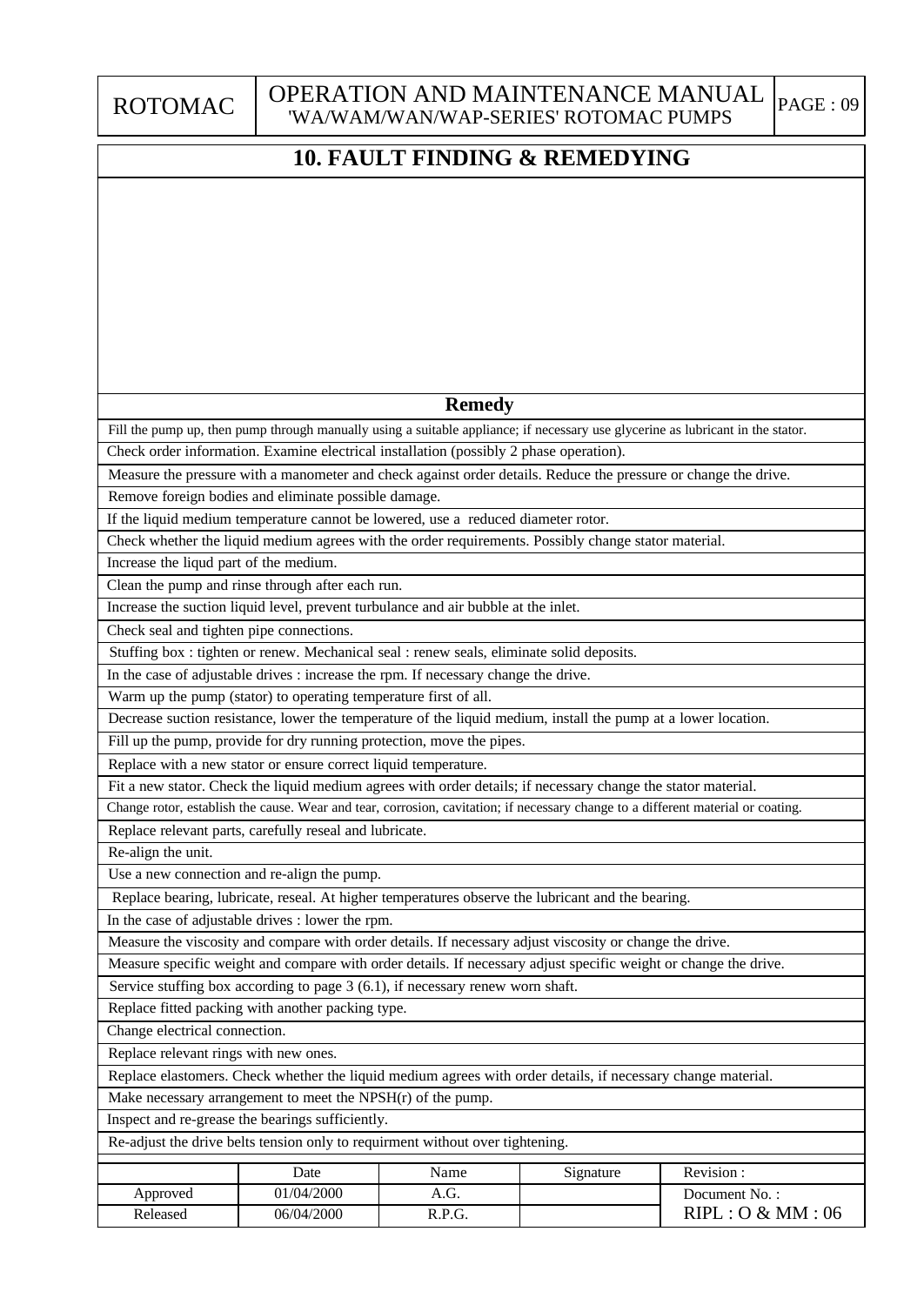### **OPERATION AND MAINTENANCE MANUAL 'WA/WAM/WAN/WAP' SERIES 'ROTOMAC' PUMPS** Page: 10

# **11. MAINTENANCE AND SERVICE**

Due to a simple assembly design of the Progressive Cavity Pumps, they need a little attention and replacements but as per the Maintenance & Service practice, the following are attended at regular intervals:

| <b>Cleaning:</b> | The pump should be regularly rinsed or cleaned where sedimentation deposits of<br>medium is likely.                                                                                                                                                                                                                         |
|------------------|-----------------------------------------------------------------------------------------------------------------------------------------------------------------------------------------------------------------------------------------------------------------------------------------------------------------------------|
| <b>Temporary</b> | If the pump is stopped temporarily for some time, the pump should be rinsed /cleaned if<br><b>the Shutdown:</b> medium tends to solidify/harden and glue up the Mechanical Seal.                                                                                                                                            |
| <b>Stator:</b>   | When stopped for a long period, the elastomer along the contact line between the rotor<br>and stator may become permanently distorted and this will increase the breakaway<br>torque. It is advised to remove the stator from the pump and the same is stored in air-<br>tight package in a cool/dry place away from light. |
|                  | This case applies to Standby Pumps as well and they are to be operated from time to<br>time otherwise the pump may seize when being started up.                                                                                                                                                                             |

- **Rotor:** When stored for a long period, support on wooden blocks and cover to protect from damage.
- **Drive Belts** Check the drive belts tension. If need be, adjust to proper tension. Excessively worn out & **Coupling:** belts are to be replaced by matched sets. Check the rubber bushes and coupling bolts for wear & tear and replace if necessary.
- **Bearings:** The Shaft of the pump is mounted on heavy duty taper roller bearings which are lubricated for life in the factory. Should the bearings have to be removed, the old grease should be washed out and re-greased.

#### **Lubricating Grease:**

| <b>Operating Temperature Range ° C</b> | <b>Grease (Example)</b> |
|----------------------------------------|-------------------------|
| Minus 30 to $+120$                     | "Shell" Alvania G3      |
| Minus 30 to $+180$                     | "Kluber" Petamo GHY 443 |
| $+260$<br>Minus 35 to                  | "Kluber" Barrieta L55/3 |

|          | Date       | Name       | Signature | Revision:                     |
|----------|------------|------------|-----------|-------------------------------|
| Approved | 01.04.2000 | AU         |           | Document No.                  |
| Released | 06.04.2000 | <b>RPG</b> |           | <b>O&amp;MM</b> : 06<br>RIPL. |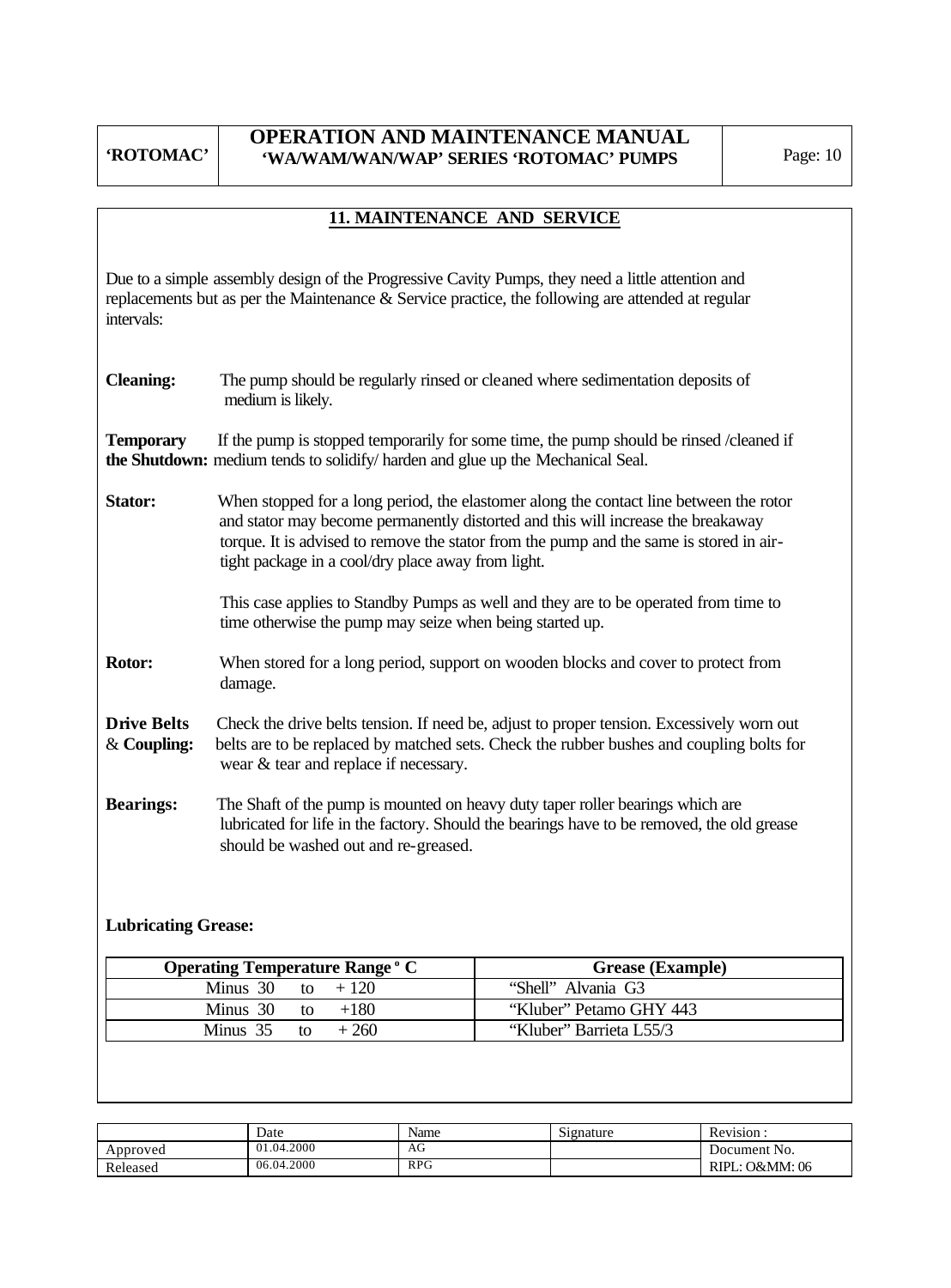# **OPERATION AND MAINTENANCE MANUAL**

'WA/WAM/WAN/WAP - SERIES' ROTOMAC PUMPS

PAGE : 11

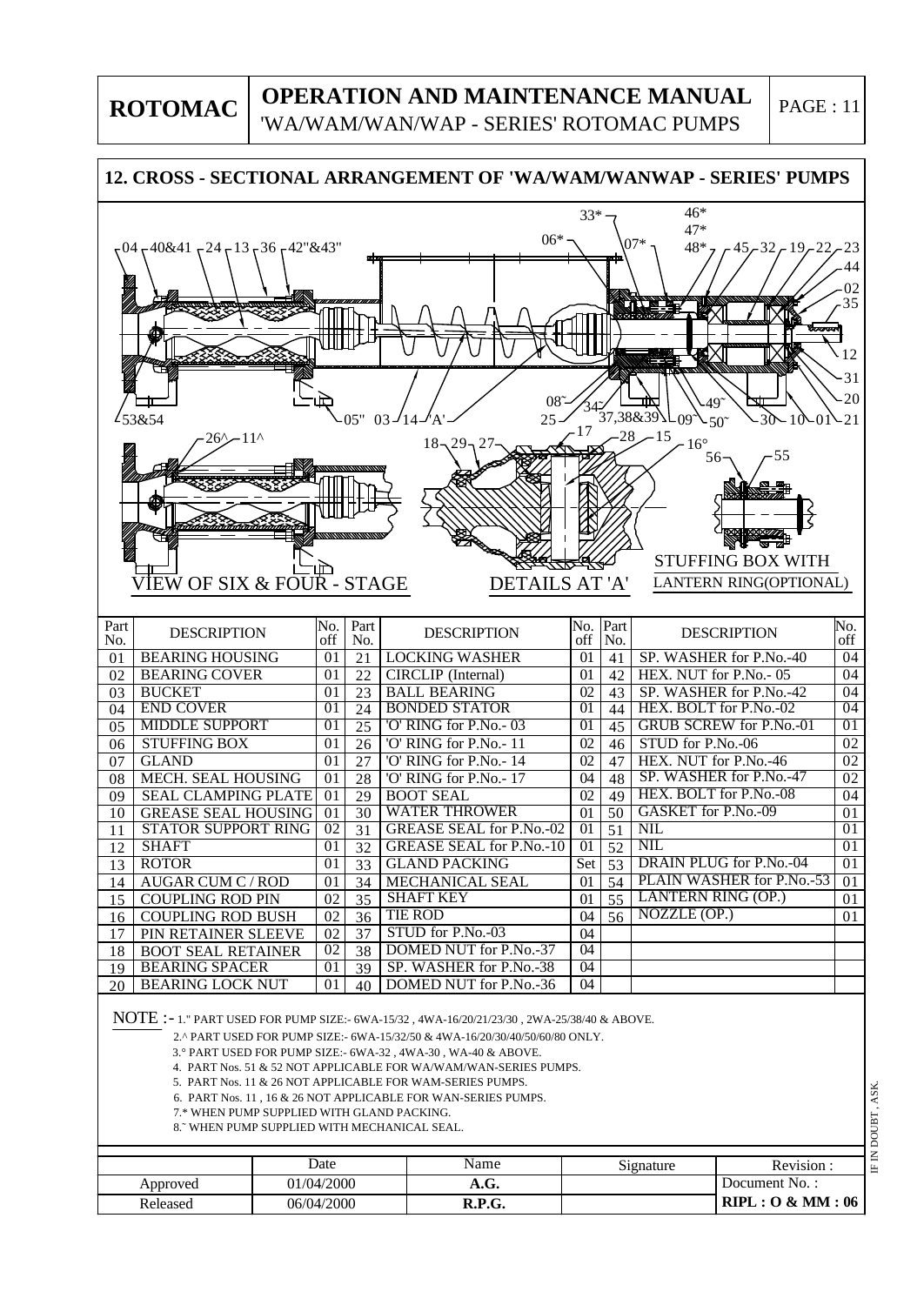#### OPERATION AND MAINTENANCE MANUAL 'WA/WAM/WAN/WAP-SERIES' ROTOMAC PUMPS  $|PAGE : 12|$

| <b>13. STANDARD PARTS DETAIL</b>                                                               |                             |                             |                                   |                       |                    |                            |                                             |  |  |  |  |  |
|------------------------------------------------------------------------------------------------|-----------------------------|-----------------------------|-----------------------------------|-----------------------|--------------------|----------------------------|---------------------------------------------|--|--|--|--|--|
| <b>Pump</b>                                                                                    | <b>Bearing</b>              | <b>Bearing</b>              |                                   |                       | <b>Grease Seal</b> | <b>Gland</b>               | Mech.                                       |  |  |  |  |  |
| Type &<br><b>Size</b><br>$\ast$                                                                | <b>Size</b><br>(SKF<br>No.) | Lock<br><b>Nut</b><br>(SKF) | <b>Locking</b><br>Washer<br>(SKF) | <b>Small</b><br>(mm.) | Large<br>(mm.)     | <b>Packing</b><br>(Sq.mm.) | <b>Seal Size</b><br>(mm.)<br>(DIN<br>24960) |  |  |  |  |  |
| <b>WA-16</b><br>2WA-16<br>$WA-21$<br>2WA-21                                                    | 6304                        | KM4                         | MB4                               | 14x28x8               | 28x42x10           | 6                          | 28                                          |  |  |  |  |  |
| 4WA-16<br>4WA-21<br><b>WA-23</b><br>2WA-23<br>4WA-23<br><b>WA-25</b><br>2WA-25<br><b>WA-35</b> | 6404                        | KM4                         | MB4                               | 18x30x7               | 28x62x10           | 6                          | 28                                          |  |  |  |  |  |
| <b>WA-38</b><br>2WA-38<br><b>WA-43</b>                                                         | 6406                        | KM <sub>6</sub>             | MB <sub>6</sub>                   | 28x45x8               | 45x70x12           | 10                         | 45                                          |  |  |  |  |  |
| <b>WA-52</b><br>2WA-52                                                                         | 6408                        | KM8                         | MB <sub>8</sub>                   | 32x56x12              | 53x83x12           | 10                         | 53                                          |  |  |  |  |  |
| 4WA-52<br><b>WA-62</b><br>2WA-62<br><b>WA-75</b><br>2WA-75                                     | 6409                        | KM9                         | MB <sub>9</sub>                   | 38x65x12              | 60x100x12          | 12.5                       | 60                                          |  |  |  |  |  |
| 4WA-62<br><b>WA-82</b><br>2WA-82                                                               | 6411                        | <b>KM11</b>                 | MB11                              | 48x75x12              | 70x110x12          | 15                         | 70                                          |  |  |  |  |  |

**\*** Pump Type & Size are same WAM/WAN/WAP- Series Pumps.

|          | Date       | Name   | Signature | Revision         |
|----------|------------|--------|-----------|------------------|
| Approved | 01/04/2000 | A.G.   |           | Document No.:    |
| Released | 06/04/2000 | R.P.G. |           | RIPL: O & MM: 06 |